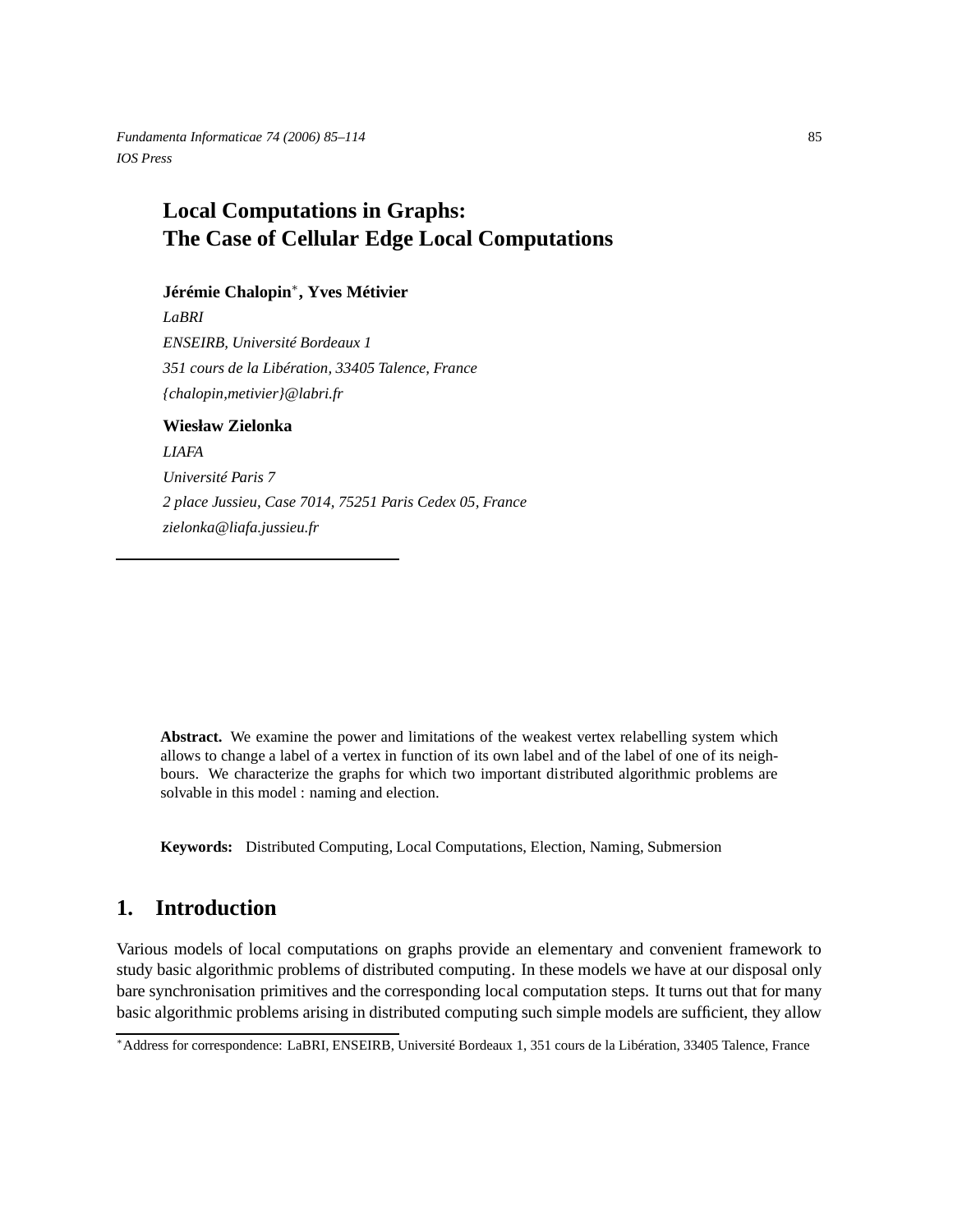either to formulate an algorithm solving the problem or to show formally that the problem is not solvable in the given context.

The relative simplicity of the local graph computation models facilitates the conception of algorithms and suitable combinatorial structures which subsequently can be translated and applied in a more realistic but also more involved setting. Such models give us an insight which is difficult to obtain in more elaborate models.

Local graph computations often allow to delimit precisely the borderline between positive and negative results in distributed computing. It is clear that the possibility of solving a particular problem for a given class of networks depends on the power of the synchronisation primitives and on the initial knowledge available to the computational agents. Better comprehension of all these factors enhances our understanding of basic distributed algorithmic problems.

Another point of view is to consider local graph computation as a kind of a higher-level language for designing algorithms in asynchronous distributed systems and proving their correctness.

As it is well established in the domain of distributed computing, some algorithmic problems like: election, naming, termination detection, network topology recognition constitute basic building blocks for many other algorithms. Yamashita and Kameda [19, 20], Boldi et al. [3], Mazurkiewicz [15, 16], Godard et al. [11, 12], Chalopin et al. [4, 5, 6] characterize graphs in which election or naming are possible for different models of distributed computations.

The local graph computation model that we examine in our paper is the most elementary one and all the other local computation models considered in the papers cited above [4, 5, 15, 16] can simulate it trivially. In fact this is the weakest possible model allowing any synchronisation at all. In this model an elementary computation step modifies the state of one network vertex and this modification depends on its current state and on the state of one of its neighbours. We focus our attention on two important algorithmic problems: the naming and the election problems. Although these two problems are often equivalent in other models this is not the case in our model.

To characterize the graphs where we can solve both problems, we find suitable graph homomorphisms that enable us to formulate conveniently the necessary conditions. This step is similar to Angluin [1], but in our case the relevant homomorphisms are graph submersions. The presented conditions turn out to be also sufficient: algorithms, inspired by Mazurkiewicz [15], are given, that enable us to solve the naming and the election problems for corresponding graphs.

## **1.1. Our Model**

A network of processors will be represented as a connected undirected graph  $G = (V(G), E(G))$  without self-loop and multiple edges. As usual the vertices represent processors and edges direct communication links. The state of each processor is represented by the label  $\lambda(v)$  of the corresponding vertex v. An elementary computation step will be represented by relabelling rules of the form given schematically in Figure 1. If in a graph G there is a vertex labelled X with a neighbour labelled Y then applying this rule we replace  $X$  by a new label  $X'$ . The labels of all the other vertices are irrelevant for such a computation step and remain unchanged. The vertex of G changing the label will be called *active* (and filled with black in figures), the neighbour vertex used to match the rule is called *passive* (and marked as unfilled in figures). All the other vertices of G not participating in such elementary relabelling step are called *idle*. The computations using uniquely this type of relabelling rules are called in our paper *cellular edge local computations*. Thus an algorithm in our model is simply given by some (possibly infinite but always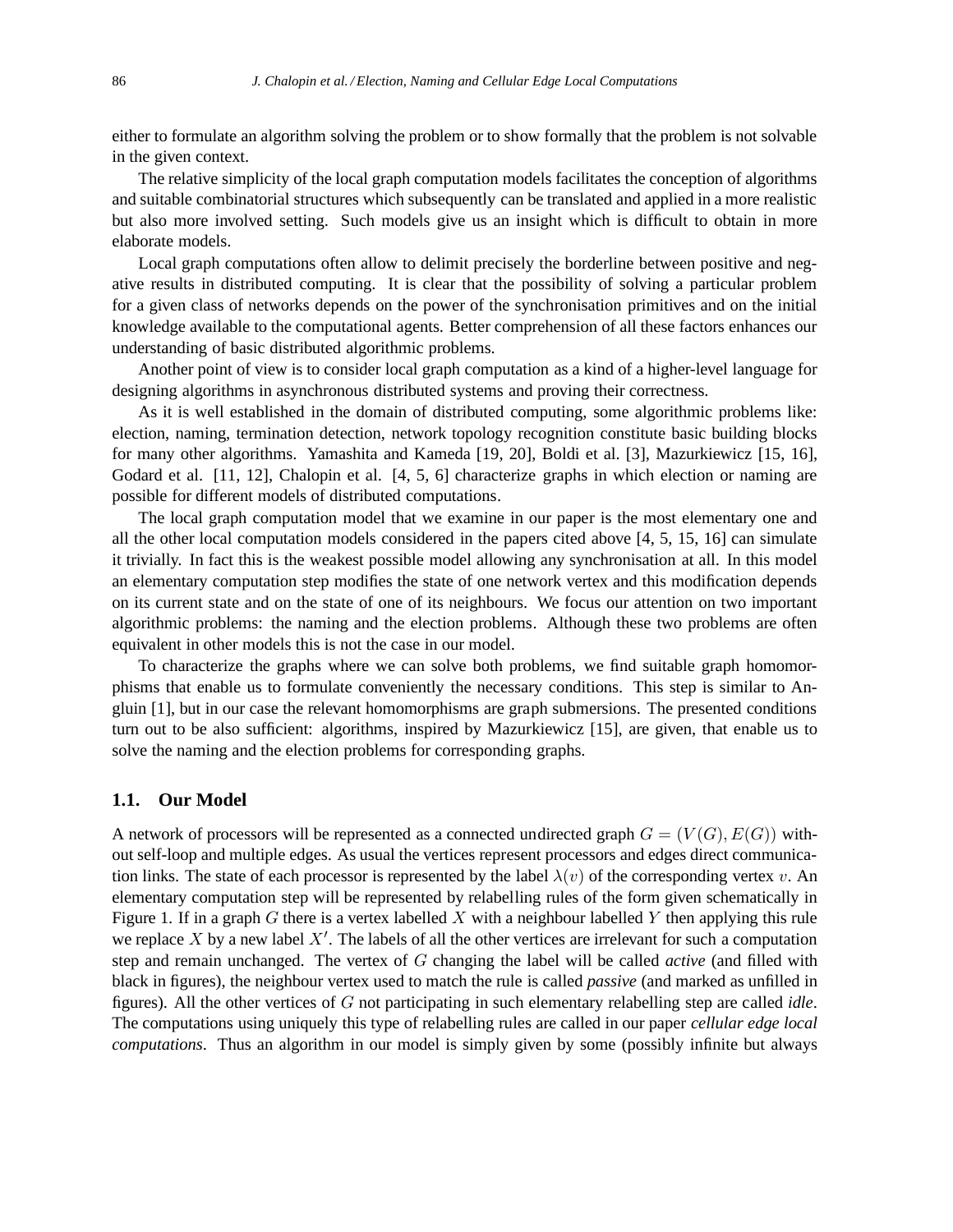

Figure 1. Graphical form of a rule for cellular edge local computations.

recursive) set of rules of the type presented in Figure 1. A run of the algorithm consists in applying the relabelling rules specified by the algorithm until no rule is applicable, which terminates the execution. The relabelling rules are applied asynchronously and in any order, which means that given the initial labelling usually many different runs are possible. The formal definitions of the model follow in Section 2 and Section 3.

#### **1.2. Election, Naming and Enumeration**

The election problem is one of the paradigms of the theory of distributed computing. It was first posed by LeLann [13]. A distributed algorithm solves the election problem if it always terminates and in the final configuration exactly one processor is marked as *elected* and all the other processors are *non-elected*. Moreover, it is supposed that once a processor becomes *elected* or *non-elected* then it remains in such a state until the end of the algorithm. Elections constitute a building block of many other distributed algorithms since the elected vertex can be subsequently used to make some centralized decisions, to initialize some other activity, to centralize or to broadcast information etc. The generic conditions listed above, required for an election algorithm, have a direct translation in our model: we are looking for a relabelling system where each run terminates with exactly one vertex labelled *elected* and all the other vertices labelled as *non-elected*. Again we require that no rule allows to change either an *elected* or a *non-elected* label.

The aim of a naming algorithm is to arrive at a final configuration where all processors have unique identities. Again this is an essential prerequisite to many other distributed algorithms which work correctly only under the assumption that all processors can be unambiguously identified. The enumeration problem is a variant of the naming problem. The aim of a distributed enumeration algorithm is to attribute to each network vertex a unique integer in such a way that this yields a bijection between the set  $V(G)$  of vertices and  $\{1, 2, \ldots, |V(G)|\}.$ 

In our setting, a distributed algorithm terminates if the network is in such a state that no relabelling rule can be applied, but it does not mean that the processes are aware that the computation has terminated. We say that we can solve a problem with termination detection on a graph  $G$  if there exists an algorithm A that solves the problem on  $G$  such that in the final state, at least one vertex is aware that no relabelling rule can be applied in the graph.

The naming and the election problems are often equivalent for various computational models [4, 5, 6, 15, 16, 19, 20], however this is not the case for our model. It turns out that in our model the class of graphs for which naming is solvable admits a simple and elegant characterization; unfortunately a similar characterization for the election problem is quite involved.

# **1.3. Overview of our Results**

Under the model of cellular edge local computations, we present a complete characterization of labelled graphs for which naming and election are possible. Both problems are solved constructively, we present naming and election algorithms that work correctly for all labelled graphs where these problems are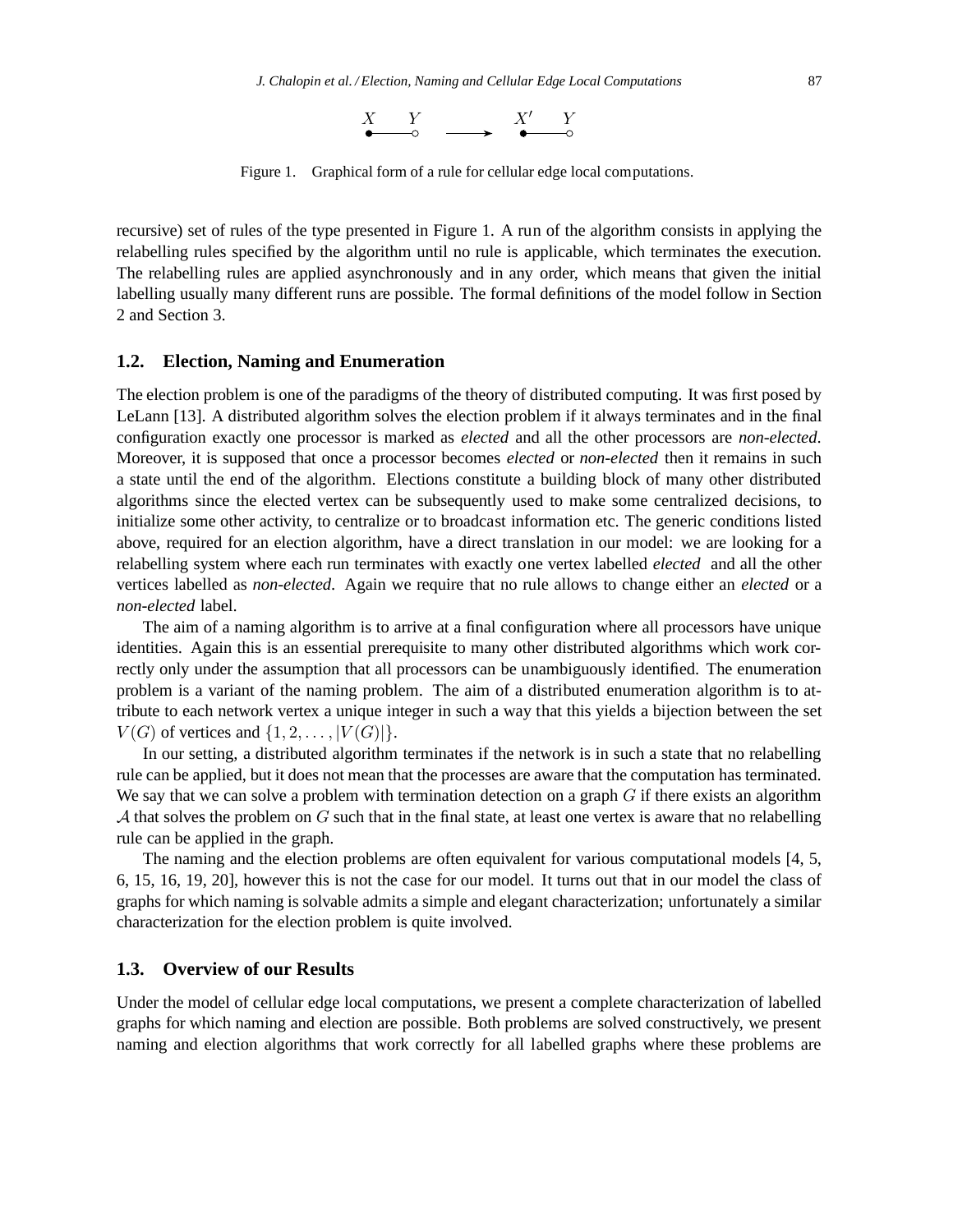solvable. Our naming algorithm is a nice adaptation of the algorithm of Mazurkiewicz [15], whereas our election algorithm uses also an adaptation of the algorithm of Szymanski et al. [17] which is usually used to detect the termination of an algorithm in the message passing model.

# **1.4. Related Works**

The election problem was already studied in a great variety of models [2, 14, 18]. The proposed algorithms depend on the type of the basic computation steps, they work correctly only for a particular type of network topology (tree, grid, torus, ring with a known prime number of vertices etc.) or under the assumption that some initial extra knowledge is available to processors.

Various local computation models studied in the literature are characterized by the relabelling rules that they use. Figure 2 presents schematically such rules and their hierarchy in terms of the computational power. Characterizations of graphs where naming and election can be solved exist for each of these models, except for the model (1) that is studied in our paper.

Yamashita and Kameda [19] consider the model where, in each step, one of the vertices, depending on its current label, either changes its state, or sends/receives a message via one of its ports. They proved that there exists an election algorithm for  $G$  if and only if the symmetricity of  $G$  is equal to 1, where the symmetricity depends on the number of vertices having the same view. The view from a vertex  $v$  of a graph G is an infinite labelled tree rooted in v obtained by considering all labelled walks in G starting from  $v$ . This message passing model is strictly less powerful than the model  $(6)$  in Figure 2 but its computational power is not comparable with the computational power of the models  $(1), (2), (3), (4), (5)$ in Figure 2. In [20], Yamashita and Kameda study the importance of the port labelling for the election problem in this message passing model. From the results of Boldi et al. [3], one can obtain different characterizations for the different models considered in [20], based on fibrations and coverings of directed graphs.

In [6], Chalopin and Métivier consider also the message passing model where there exists a port numbering, and they give an encoding of the basic events by means of local computations on arcs. This encoding allows to give a new characterization of networks for which there exists an election algorithm in the message passing model. This characterization is based on symmetric coverings of directed graphs.

Mazurkiewicz [15] considers the asynchronous computation model where in one computation step labels are modified on a subgraph consisting of a node and its neighbours, according to rules depending on this subgraph only. This is the model (7) of Figure 2. Mazurkiewicz's characterization of the graphs where enumeration/election are possible is based on the notion of unambiguous graphs and may be formulated equivalently using coverings [10]. He gives a nice and simple enumeration algorithm for the graphs that are minimal for the covering relation, i.e., which can cover only themselves.

Boldi et al.  $[3]$  consider a model where the network is a directed multigraph  $G$ . They consider models where the arcs can be labelled or not. When a processor is activated, it changes its state depending on its previous state and on the states of its ingoing neighbours; the outgoing neighbours do not participate in such an elementary computation step. They investigate two modes of computation: synchronous and asynchronous while in our paper only asynchronous computations are examined. In their study, they use fibrations which are generalizations of coverings. Boldi et al. [3] prove that there exists an election algorithm in their model for a graph G if and only if G is not properly fibred over another graph H (for the asynchronous case, they only consider discrete fibrations). To obtain this characterization, they use the same mechanism as Yamashita and Kameda: each node computes its own view and next the node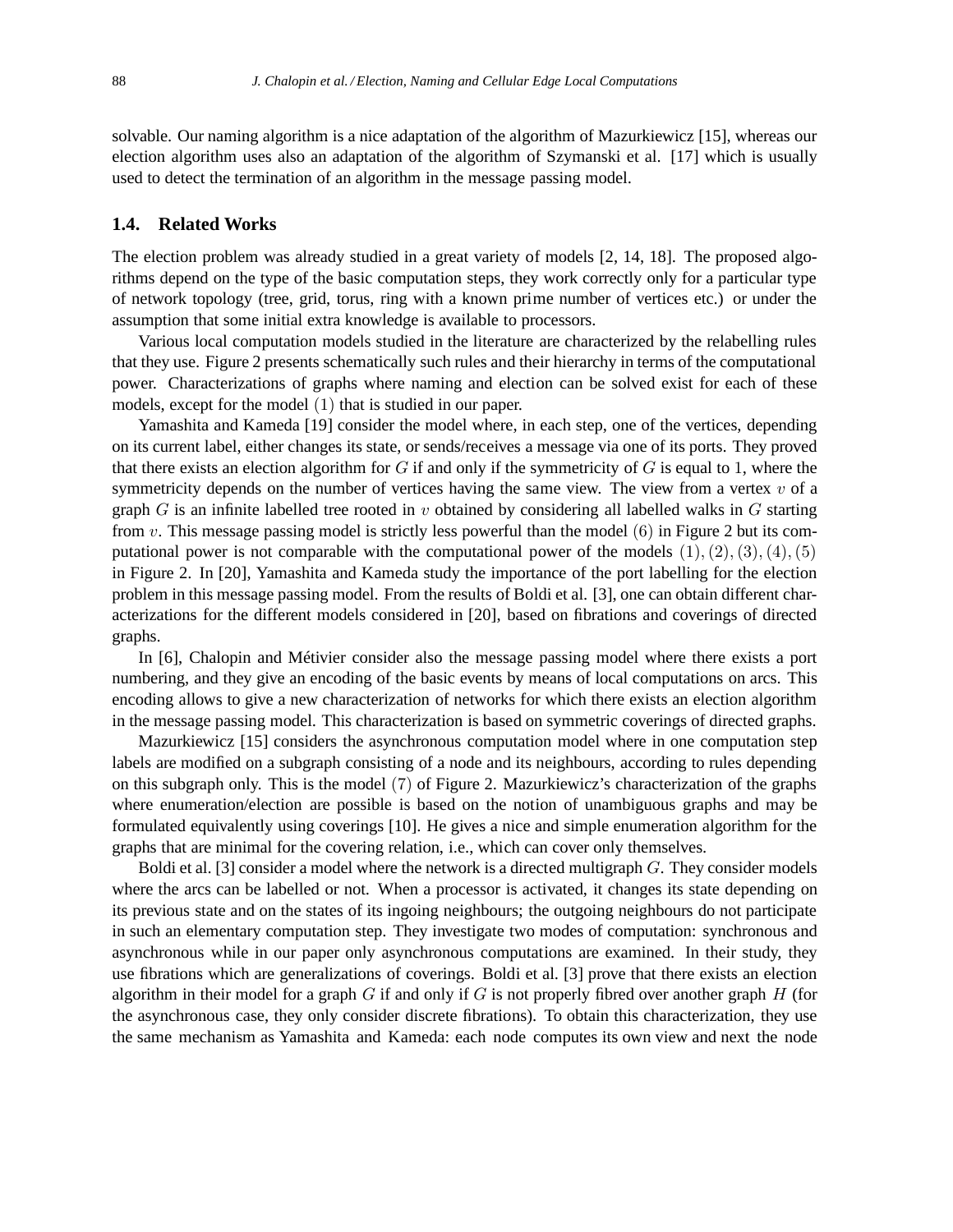

Figure 2. A hierarchy between the different models studied by Boldi et al., Chalopin et al. and Mazurkiewicz. The black vertices are active : their labels can change when the rule is applied. The white vertices are passive : their labels enable to apply the relabelling rule but they do not change. In the models where the edges are marked, the edges are labelled and the relabelling rules can modify their labels, whereas it is not the case for the other models. The inclusion  $r_1 \subsetneq r_2$  between the rules  $r_1$  and  $r_2$  means that  $r_2$  can simulate  $r_1$  but not vice versa, i.e.,  $r_2$  has a greater computational power than  $r_1$ . The model (3) and (4) have the same computational power, and this is denoted by the symbol ≡. The computational power of the model (5) is incomparable with the power of the models  $(2)$ ,  $(3)$  and  $(4)$ .

with the weakest view is elected. In the different models they consider, naming and election are not always equivalent. From the work of Boldi et al., we can easily deduce characterizations of the graphs where election is possible for the models (5) and (6) of Figure 2.

In [5], the models (3), (4) and (6) of Figure 2 were examined. Note that, contrary to the model we examine in the present paper, all these models allow edge labelling. In [5], it is shown that the models (3) and (4) are equivalent in terms of computational power but (6) has a strictly greater power. It turns out that for all these three models, election and naming over a given graph  $G$  are equivalent. In [5], it is proved that for the models  $(3)$ ,  $(4)$  and  $(6)$  the election and naming problems can be solved on a graph G if and only if G is not a covering of any graph H not isomorphic to  $G$ , where H can have multiple edges but no self-loop. We should note that the model (4) was also examined by Mazurkiewicz [16] who gives an equivalent characterization based on equivalence relations over graph vertices and edges. Let us note by the way that although the model studied in the present paper and the model (3) seem to be very close,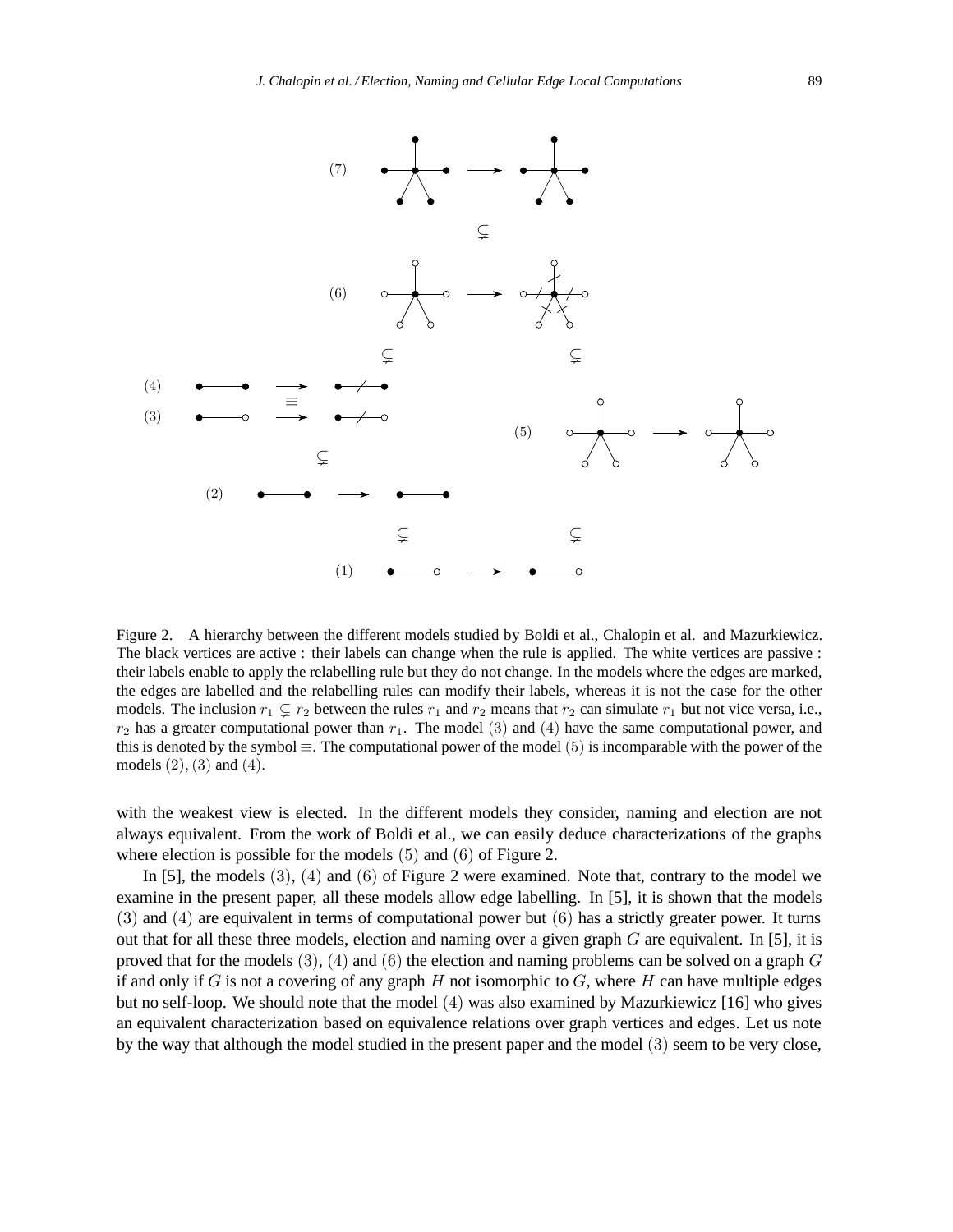the graphs for which the naming problem and the election problem can be solved are very different for both models. The intuitive reason is that if we allow to label the edges as in (3) then each processor can subsequently consistently identify the neighbours. On the other hand, in the model  $(1)$  that we examine here, where edges are not labelled, a vertex can never know if it synchronizes with the same neighbour as previously or with another one.

In [4], the model (2) of Figure 2 is studied: in one computation step, two neighbours modify simultaneously their labels according only to their states (the edges are not labelled). In this model, the graphs admitting both naming and election algorithms are pseudo-covering-minimal graphs. (A graph  $G$  is a pseudo-covering of H if there exists a homomorphism  $\varphi$  from G onto H and a partial graph G' of G such that  $G'$  is a covering of H via the restriction of  $\varphi$  to  $G'$ ).

The study of local computations uses various locally constrained graph homomorphisms. Some properties and a complexity classification may be found in [8, 9].

The paper is organised as follows. Section 2 reviews the basic definitions of labelled graphs and submersions. In Section 3 we give the definition of cellular edge local computations as well as the relation between such computations and submersions. In Section 4 we prove that there is no naming (enumeration) algorithm for graphs which are not submersion-minimal. Then we give a naming (an enumeration) algorithm for submersion-minimal graphs. In Section 5 we give a graph for which the election problem can be solved but not the enumeration problem. Then, as in Section 4, we characterize graphs which admit an election algorithm. Section 6 presents some examples of graphs that admit naming or election algorithms. Section 7 (conclusion) presents some open problems.

A preliminary version of this paper has been published in [7].

# **2. Preliminaries**

#### **2.1. Graphs and Labelled Graphs**

We consider finite, undirected, connected graphs  $G = (V(G), E(G))$  with vertices  $V(G)$  and edges  $E(G) \subset V(G) \times V(G)$  without multiple edges or self-loop. Two vertices u and v are said to be adjacent or neighbours if  $\{u, v\}$  is an edge of G (thus u and v are necessarily distinct since no self-loop is admitted) and  $N_G(v)$  will stand for the set of neighbours of v. An edge e is incident to a vertex v if  $v \in e$  and  $I_G(v)$  will stand for the set of all the edges incident to v. The degree of a vertex v, denoted  $d_G(v)$ , is the number of edges incident with v.

A path of length p is a sequence  $(v_0, v_1, v_2, \ldots, v_p)$  of vertices such that for every  $0 \le i < p$ ,  $\{v_i, v_{i+1}\} \in E(G)$ . This path is simple if all vertices are pairwise distinct.

A homomorphism between graphs G and H is a mapping  $\gamma: V(G) \to V(H)$  such that if  $\{u, v\} \in$  $E(G)$  then  $\{\gamma(u), \gamma(v)\}\in E(H)$ . Since our graphs do not have self-loop, this implies that  $\gamma(u) \neq$  $\gamma(v)$  whenever u and v are adjacent. We say that  $\gamma$  is an isomorphism if  $\gamma$  is bijective and  $\gamma^{-1}$  is a homomorphism. A graph H is a subgraph of G, noted  $H \subseteq G$ , if  $V(H) \subseteq V(G)$  and  $E(H) \subseteq E(G)$ . An occurrence of H in G is an isomorphism  $\gamma$  between H and a subgraph H' of G.

Throughout the paper we will consider graphs with vertices labelled with labels from a recursive label set L. A graph labelled over L is an ordered pair  $\mathbf{G} = (G, \lambda)$ , where G is the underlying unlabelled graph and  $\lambda: V(G) \to L$  is the (vertex) labelling function.

Let H be a subgraph of G and  $\lambda_H$  the restriction of a labelling  $\lambda: V(G) \to L$  to  $V(H)$ . Then the labelled graph  $\mathbf{H} = (H, \lambda_H)$  is called a subgraph of  $\mathbf{G} = (G, \lambda)$ ; we note this fact by  $\mathbf{H} \subseteq \mathbf{G}$ . A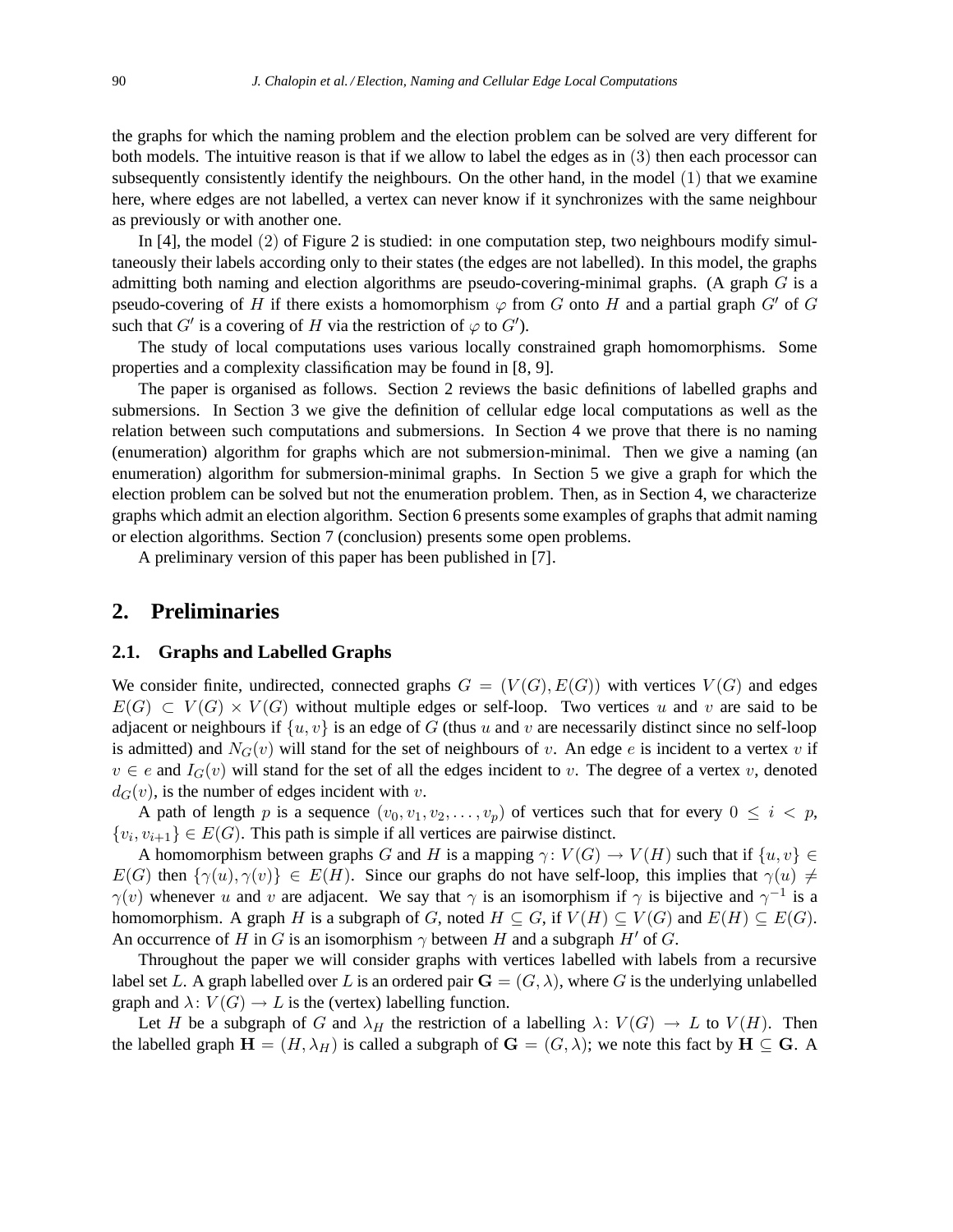homomorphism of labelled graphs is just a labelling-preserving homomorphism of underlying unlabelled graphs.

For any finite set S, |S| denotes the cardinality of S while  $\mathcal{P}_{fin}(S)$  is the set of finite subsets of S. For any integer q, we denote by  $[1, q]$  the set of integers  $\{1, 2, \ldots, q\}$ .

# **2.2. Submersions**

Graph submersions, i.e., locally surjective graph homomorphisms, are the basic tool allowing to formulate necessary conditions for naming and election problems in our paper:

**Definition 2.1.** A graph G is a submersion of a graph H via a homomorphism  $\gamma: G \to H$  if for each  $v \in V(G)$ ,  $\gamma$  is surjective on the neighbourhood  $N_G(v)$ , that is  $\gamma(N_G(v)) = N_H(\gamma(v))$ . The graph G is a *proper submersion* of H if  $\gamma$  is not an isomorphism. Finally, G is *submersion-minimal* if G is not a proper submersion of any other graph. Naturally, submersions of labelled graphs are just submersions of underlying unlabelled graphs preserving the labelling.



Figure 3. The labelled graph G is a submersion of H via the mapping  $\gamma$  which maps each vertex of G labelled i to the unique vertex of H with the same label i. This submersion is proper and the graph H is itself submersionminimal.

The following elementary proposition characterizes submersion-minimal graphs as the graphs G for which there does not exist any colouring function using less than  $|V(G)|$  colours and satisfying some additional properties: two vertices having distinct initial labels have distinct colors, two adjacent vertices have distinct colors, two vertices having the same color "see" the same colors in their neighbourhood.

**Proposition 2.1.** A graph  $G = (G, \lambda)$  is submersion-minimal if and only if there is no colouring function f from  $V(G)$  to a set of colours C with  $|C| < |V(G)|$  satisfying the following conditions:

- $\forall v, v' \in V(G), f(v) = f(v') \implies \lambda(v) = \lambda(v')$ ;
- $\forall v \in V(G), \forall v' \in N_G(v), f(v) \neq f(v');$
- $\forall v, v' \in V(G)$  such that  $f(v) = f(v'), \forall w \in N_G(v), \exists w' \in N_G(v') : f(w) = f(w').$

**Example 2.1.** A complete graph G cannot be coloured with less than  $|V(G)|$  colours and therefore is submersion-minimal.

# **3. Cellular Edge Local Computations**

In this section, after giving the formal definition of cellular edge local computations, we study their relations with submersions.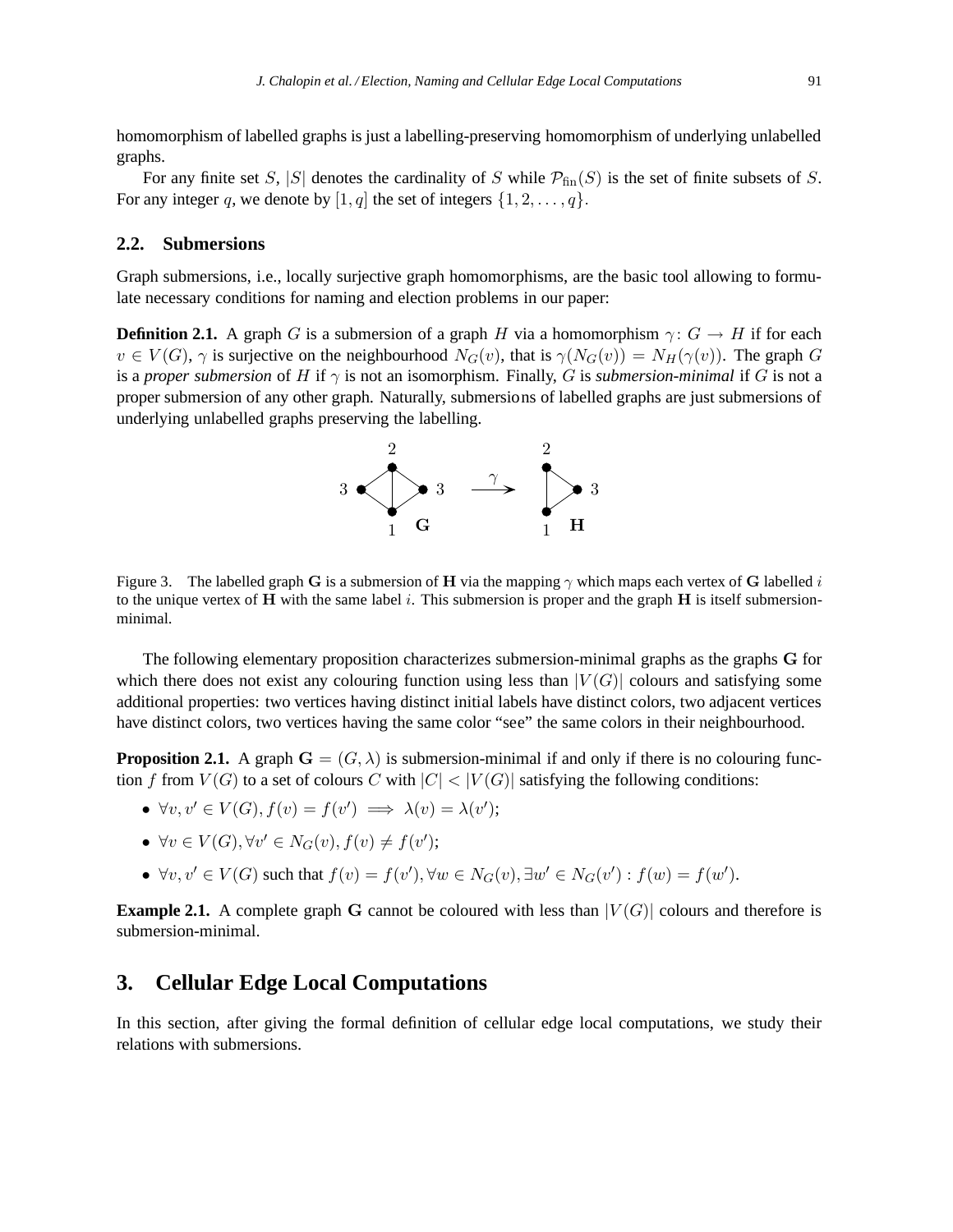## **3.1. Definitions**

Let us recall that informally cellular edge local computations are computations that are realized by means of the rules of the form presented in Figure 1: at each step the label of one vertex is modified according to a rule depending on the label of this vertex and the label of one of its neighbours. The more formal framework is the following.

Let  $\mathcal{G}_L$  be the class of L-labelled graphs. Then any binary relation  $\mathcal{R} \subseteq \mathcal{G}_L \times \mathcal{G}_L$  on  $\mathcal{G}_L$  is called a *graph rewriting relation*. We assume that  $R$  is closed under isomorphism, i.e., if  $G R G'$  and  $H \simeq G$ then  $H \mathcal{R} H'$  for some labelled graph  $H' \simeq G'$ . In the remainder of the paper  $\mathcal{R}^*$  stands for the reflexive and transitive closure of  $R$ . The labelled graph G is  $R$ -irreducible (or just irreducible if R is fixed) if there is no  $G'$  such that  $G \mathcal{R} G'$ .

**Definition 3.1.** Let  $\mathcal{R} \subseteq \mathcal{G}_L \times \mathcal{G}_L$  be a graph rewriting relation.

1. R is a *relabelling relation* if whenever two labelled graphs are in relation then the underlying unlabelled graphs are equal, i.e.,:

 $\mathbf{G} \mathcal{R} \mathbf{H}$  implies that  $G = H$ .

2. R is *cellular* if it can only modify the label of only one vertex, i.e.,  $(G, \lambda)$  R  $(G, \lambda')$  implies that there exists a vertex  $v \in V(G)$  such that

$$
\lambda(x) = \lambda'(x) \text{ for every } x \neq v.
$$

The next definition states that a cellular local relabelling relation  $R$  is *edge locally generated* if the applicability of any relabelling depends only on the labels of the vertices incident to an edge.

**Definition 3.2.** Let  $\mathcal{R}$  be a relabelling relation. Then  $\mathcal{R}$  is *cellular edge locally generated* if it is cellular and the following is satisfied: for all labelled graphs  $(G, \lambda), (G, \lambda'), (H, \eta), (H, \eta')$  and all edges  $\{v_1, v_2\} \in E(G)$  and  $\{w_1, w_2\} \in E(H)$ , the following three conditions:

- 1.  $\lambda(v_1) = \eta(w_1), \lambda(v_2) = \eta(w_2)$  and  $\lambda'(v_1) = \eta'(w_1)$ ,
- 2.  $\lambda(v) = \lambda'(v)$ , for all  $v \neq v_1$ ,
- 3.  $\eta(w) = \eta'(w)$ , for all  $w \neq w_1$ ,

imply that  $(G, \lambda) \mathcal{R} (G, \lambda')$  if and only if  $(H, \eta) \mathcal{R} (H, \eta')$ .

We only consider recursive relabelling relations. The purpose of all assumptions about recursiveness done throughout the paper is to have "reasonable" objects w.r.t. the computational power. By definition, *cellular edge local computations on graphs* are computations on graphs corresponding to cellular edge locally generated relabelling relations.

The relation  $R$  is called *noetherian* on a graph G if there is no infinite relabelling sequence  $G_0$   $R$  $\mathbf{G}_1 \mathcal{R} \dots$ , with  $\mathbf{G}_0 = \mathbf{G}$ . The relation  $\mathcal{R}$  is noetherian on a set of graphs if it is noetherian on each graph of the set. Finally, the relation  $R$  is called noetherian if it is noetherian on each graph. Clearly, noetherian relations code always terminating algorithms.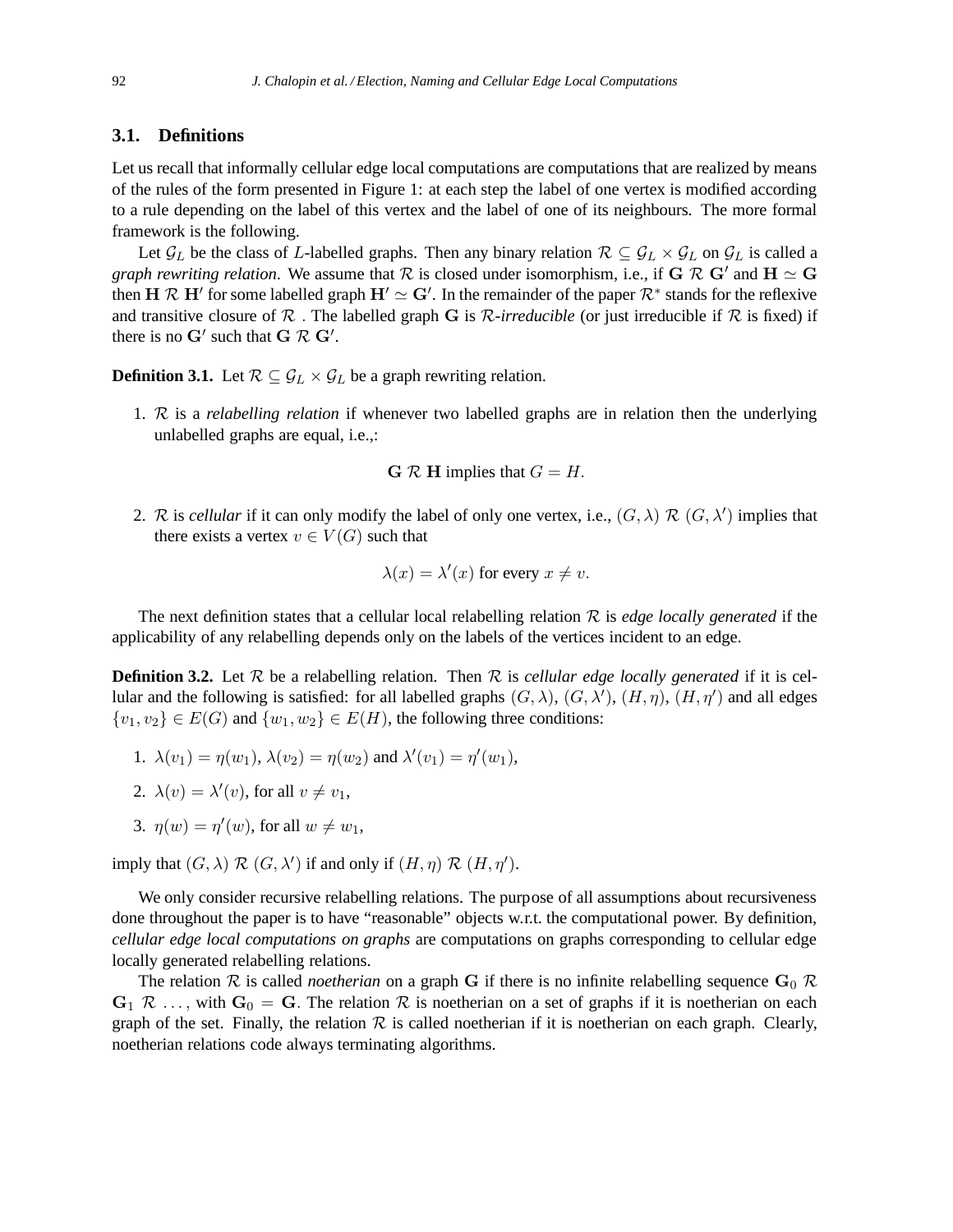A cellular edge locally generated relabelling relation can be described by a recursive set of relabelling rules of the type represented in Figure 1. And equivalently, such a set of rules induces a cellular edge locally generated relabelling relation. Thus, slightly abusing the notation,  $\mathcal R$  will stand both for a set of rules and the induced relabelling relation over labelled graphs.

# **3.2. Submersions and Cellular Edge Local Computations**

We now present the fundamental lemma connecting submersions and cellular edge local computations. This is a counterpart of the lifting lemma of Angluin [1] adapted to submersions.

## **Lemma 3.1. (Lifting Lemma)**

Let  $R$  be a cellular edge locally generated relabelling relation and let G be a submersion of H. If  $H \mathcal{R}^*$  H' then there exists G' such that G  $\mathcal{R}^*$  G' and G' is a submersion of H'.

#### **Proof:**

It is sufficient to prove the lemma for one relabelling step. Let  $(G, \lambda)$ ,  $(H, \nu)$  be two graphs such that  $(G, \lambda)$  is a submersion of  $(H, \nu)$  via  $\varphi$ . Suppose that the relabelling step is applied to the active vertex  $w \in V(H)$  and to the passive vertex  $w' \in V(H)$  yielding a new labelling  $\nu'$  on H.

For every vertex  $v \in \varphi^{-1}(w)$ , since the homomorphism  $\varphi$  is locally surjective, there exists  $v' \in$  $\varphi^{-1}(w') \cap N_G(v)$ . Since the vertices of  $\varphi^{-1}(w)$  are pairwise non-adjacent,  $v' \notin \varphi^{-1}(w)$  and therefore, we can apply the rule to every vertex  $v \in \varphi^{-1}(w)$ . This yields a labelling  $\lambda'$  on G such that  $\varphi : (G, \lambda') \to$  $(H, \nu')$  remains a submersion. Note that we have simulated here one step relabelling in H by several relabellings in G that use the same rule. □

This is depicted in the following diagram:

$$
\begin{array}{ccc}\n & G & \xrightarrow{\mathcal{R}^*} & G' \\
\downarrow^{\text{submersion}} & & \downarrow^{\text{submersion}} \\
 & H & \xrightarrow{\mathcal{R}^*} & H'\n\end{array}
$$

# **4. Enumeration and Naming Problems**

This section presents a characterization of graphs which admit an enumeration or a naming algorithm. First we prove that there exist no naming and no enumeration algorithms on a graph G that use cellular edge local computations if the graph is not submersion-minimal. The proof is analogous to that of Angluin [1]. Then we give and we prove an enumeration (a naming) algorithm for submersion-minimal graphs.

#### **4.1. Impossibility results for enumeration and naming**

**Proposition 4.1.** Let G be a labelled graph which is not submersion-minimal. Then there is no naming and no enumeration algorithm for G using cellular edge local computations.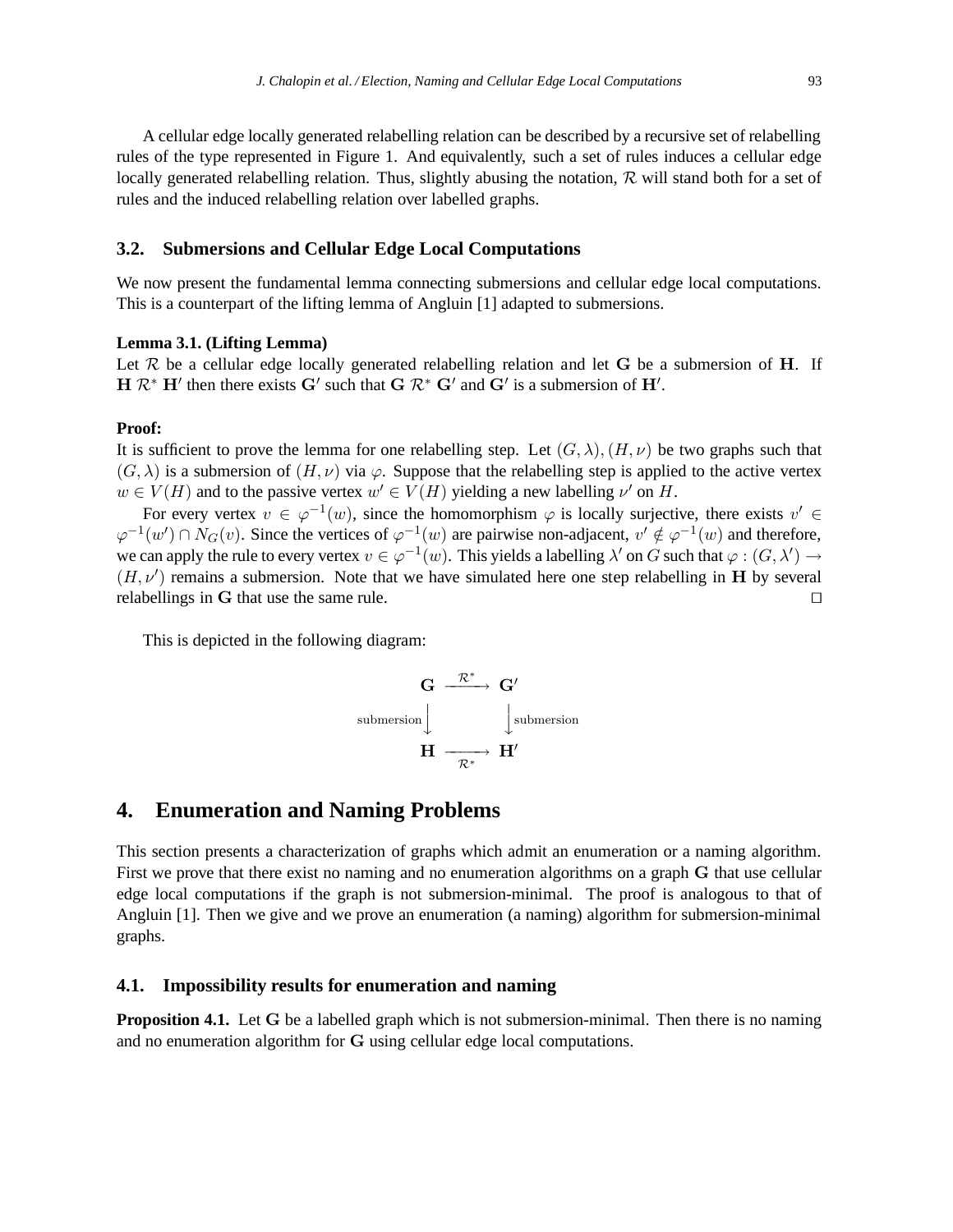#### **Proof:**

Let H be a labelled graph not isomorphic to G and such that G is a submersion of H via  $\varphi$ . For every cellular edge local algorithm  $R$ , consider an execution of  $R$  on  $H$  that leads to a final configuration  $H'$ . From Lemma 3.1, there exists an execution of R on G such that the final configuration  $G' = (G, \lambda')$  is a submersion of H'. Since G' is not isomorphic to H', there exist distinct vertices  $v, v' \in V(G)$  such that  $\lambda'(v) = \lambda'(v')$ . Consequently, R solves neither the naming nor the enumeration problem on G.  $\Box$ 

#### **4.2. An Enumeration Algorithm**

In this subsection, we describe a Mazurkiewicz-like algorithm  $M$  using cellular edge local computations that solves the enumeration problem on a submersion-minimal graph G.

Each vertex v attempts to get its own unique identity which is a number between 1 and  $|V(G)|$ . The vertex chooses a number and gathers the information about the numbers chosen by its neighbours. Then, it broadcasts its number with its *local view* (which is the set of the numbers of its neighbours). If a vertex u discovers the existence of another vertex v with the same number then it should decide if it changes its identity. To this end it compares its local view with the local view of v. If the label of u or the local view of u is "weaker", then u picks another number — its new temporary identity — and broadcasts it again with its local view. At the end of the computation, if the graph is submersion-minimal then every vertex will have a unique number .

## **4.2.1. Labels**

We consider a graph  $\mathbf{G} = (G, \lambda)$  with an initial labelling  $\lambda: V(G) \to L$ . During the computation each vertex  $v \in V(G)$  will acquire new labels of the form  $(\lambda(v), n(v), N(v), M(v))$ , where:

- the first component  $\lambda(v)$  is just the initial label (and thus remains fixed during the computation),
- $n(v) \in \mathbb{N}$  is the current *identity number* of v computed by the algorithm,
- $N(v) \in \mathcal{P}_{fin}(\mathbb{N})$  is the *local view* of v. Intuitively, the algorithm will try to update the current view in such a way that  $N(v)$  will consist of current identities of the neighbours of v. Therefore  $N(v)$ will always be a finite (possibly empty) set of integers,
- $M(v) \subseteq \mathbb{N} \times L \times \mathcal{P}_{fin}(\mathbb{N})$  is the current *mailbox* of v. It contains the whole information received by  $v$  during the computation, i.e., the numbers and the local views of the vertices of the network.

In many distributed algorithms, it is required that processors have unique identities, and that each processor knows its own identity initially. Thus in our framework the labelling  $\lambda$  of the graph may encode the identities of the vertices (thus  $\forall v, v' \in V(G), \lambda(v) \neq \lambda(v')$ ). On the other hand, if we deal with anonymous systems, i.e., all the processes have initially the same name, the labelling  $\lambda$  will be such that  $\forall v, v' \in V(G), \lambda(v) = \lambda(v')$ . More generally, the labelling may encode any initial processor knowledge. Examples of such knowledge include: no initial knowledge, the number of processors, the diameter of the graph and the topology. Sometimes  $k$  processors have a given label: there are  $k$ distinguished vertices. Thus this modelization encompasses: topological restrictions (tree, complete networks, . . . ), topological knowledges (size, diameter, . . . ), and local knowledges (identities, degrees, . . . ).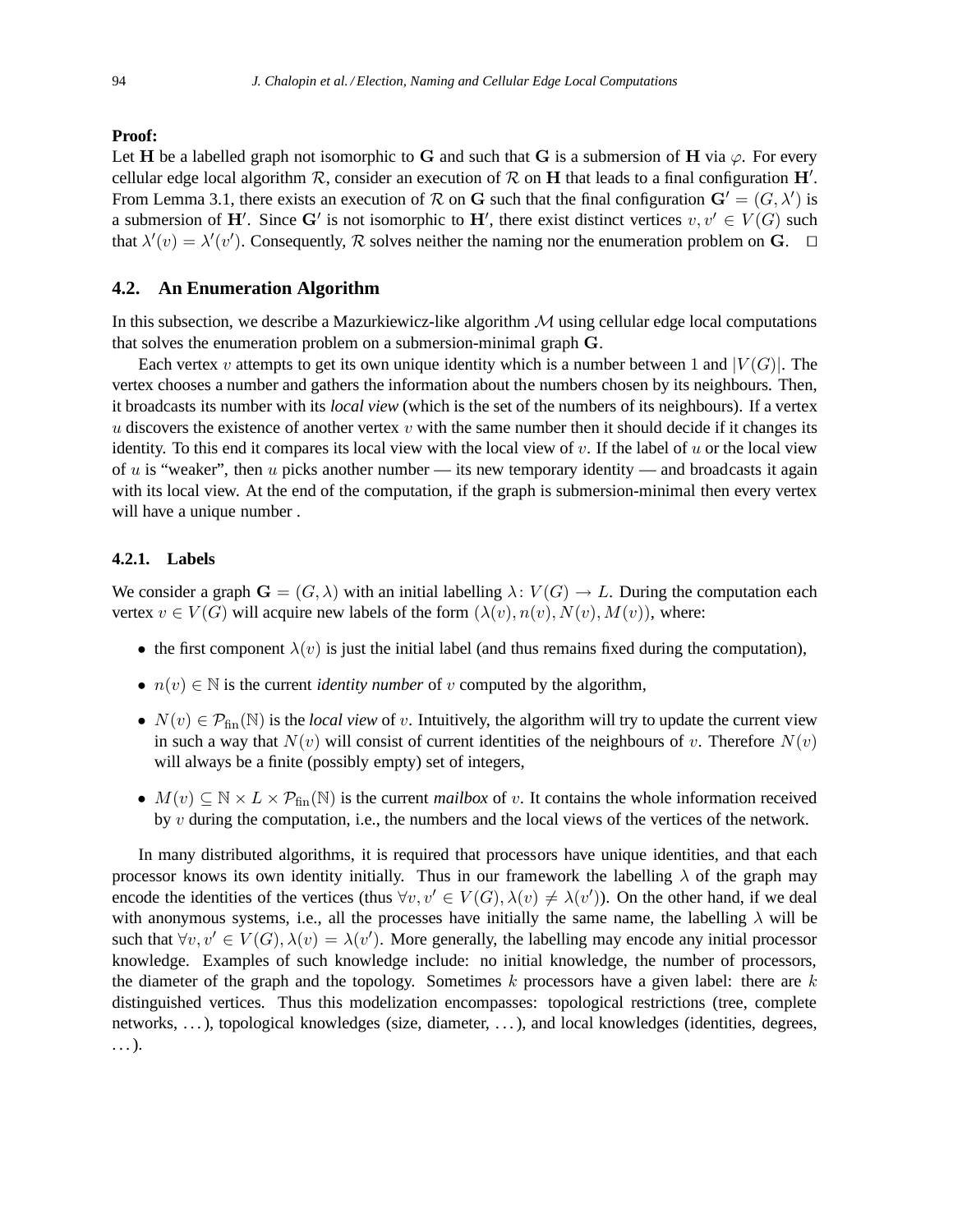#### **4.2.2. An Order on Local Views**

The fundamental property of the algorithm is based on a total order on the set  $\mathcal{P}_{fin}(\mathbb{N})$  of local views, as defined by Mazurkiewicz [15]. The algorithm described below is such that the local view of any vertex cannot decrease during the computation.

Let  $N_1, N_2 \in \mathcal{P}_{fin}(\mathbb{N}), N_1 \neq N_2$ . Then  $N_1 \prec N_2$  if the maximal element of the symmetric difference  $N_1 \triangle N_2 = (N_1 \setminus N_2) \cup (N_2 \setminus N_1)$  belongs to  $N_2$ . Note that in particular the empty set is minimal for  $\prec$ .

It can be helpful to note that the order ≺ is just a reincarnation of the usual lexicographic order. Let  $n_1, n_2, \ldots, n_k$  and  $m_1, m_2, \ldots, m_l$  be all elements of  $N_1$  and  $N_2$  respectively listed in the decreasing order (decreasing for the usual order over integers):  $n_1 > n_2 > \cdots > n_k$  and  $m_1 > m_2 > \cdots > m_l$ . Then  $N_1 \prec N_2$  if and only if one of the following conditions hold:

- $k < l$  and for all  $i, 1 \le i \le k$ ,  $n_i = m_i$ ,
- $n_i < m_i$  where i is the smallest index such that  $n_i \neq m_i$ .

If  $N(u) \prec N(v)$  then we say that the local view  $N(v)$  of v is *stronger* than the one of u (and  $N(u)$ ) is *weaker* than  $N(v)$ ). We assume for the rest of the paper that the set of initial labels L is totally ordered by  $\lt_L$ . We extend  $\lt$  to a total order on  $L \times \mathcal{P}_{fin}(\mathbb{N}) : (l, N) \lt (l', N')$  if either  $l \lt_L l'$ , or  $l = l'$  and  $N \prec N'$ . Occasionally we shall use the reflexive closure  $\preceq$  of  $\prec$ .

#### **4.2.3. The Relabelling Rules**

We describe here the relabelling rules that define the enumeration algorithm.

First of all, to launch the algorithm there is a special initial rule  $\mathcal{M}_0$  that just extends the initial label  $\lambda(v)$  of each vertex v to  $(\lambda(v), 0, \emptyset, \emptyset)$ .

The rules  $\mathcal{M}_1$  and  $\mathcal{M}_2$  are close to the rules used by Mazurkiewicz [15].

The first rule  $\mathcal{M}_1$  enables a vertex to update its mailbox by looking at the mailbox of one of its neighbours:

$$
\mathcal{M}_1:
$$
\n
$$
(\ell_1, n_1, N_1, M_1) \quad (\ell_2, n_2, N_2, M_2) \quad (\ell_1, n_1, N_1, M'_1) \quad (\ell_2, n_2, N_2, M_2)
$$
\n
$$
\longrightarrow \qquad \longrightarrow \qquad \longrightarrow \qquad \longrightarrow
$$
\nIf  $M_2 \setminus M_1 \neq \emptyset$  then  $M'_1 := M_1 \cup M_2$ .

The second rule  $\mathcal{M}_2$  does not involve any synchronization with a neighbour vertex. It enables a vertex v to change its identity if the current identity number  $n(v)$  is 0 or if the mailbox of v contains a message from a vertex with the same identity but with a stronger label or a stronger local view.

$$
M_2:
$$
\n
$$
\begin{array}{ll}\n(\ell, n, N, M) & (\ell, k, N, M') \\
\bullet & \bullet \longrightarrow & \bullet \\
\text{If} & (n = 0) \text{ or } (\exists (n, \ell', N') \in M \text{ and } (\ell, N) \prec (\ell', N')) \\
\text{then} & k := 1 + \max\{n' \mid \exists (n', \ell', N') \in M\} \text{ and } \\
M' := M \cup \{(k, \ell, N)\}.\n\end{array}
$$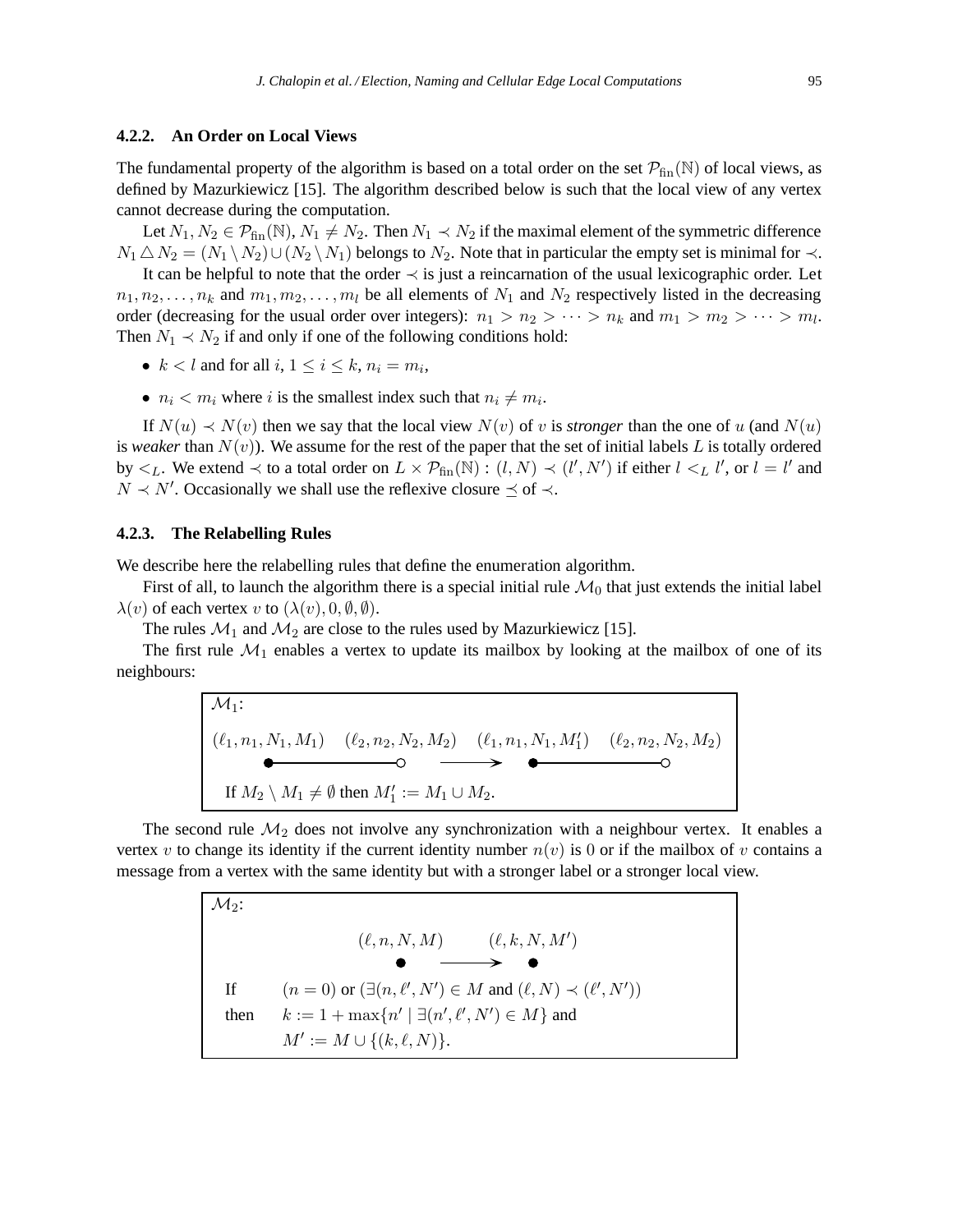(In the formula above we assume that max of an empty set is 0.)

The third rule  $\mathcal{M}_3$  allows to change the current identity for a vertex v having a neighbour v' with exactly the same current label (all four components should be identical). This relabelling step can be applied only if the rule  $\mathcal{M}_2$  cannot be applied by v or v'. Moreover, at the same step, the identity  $n(v')$ of the neighbour  $v'$  of v is inserted into the local view  $N(v)$  and at the same time all the elements m of  $N(v)$  such that  $m < n(v')$  are deleted from the local view. The rationale behind this deletion step is explained in the rule  $\mathcal{M}_4$  below.

| $\mathcal{M}_3$ : |                                                                                                                                                                                        |                                   |                                                                           |  |
|-------------------|----------------------------------------------------------------------------------------------------------------------------------------------------------------------------------------|-----------------------------------|---------------------------------------------------------------------------|--|
|                   |                                                                                                                                                                                        |                                   | $(\ell, n, N, M)$ $(\ell, n, N, M)$ $(\ell, k, N', M')$ $(\ell, n, N, M)$ |  |
| If $\Box$         | $(n>0)$ and                                                                                                                                                                            |                                   |                                                                           |  |
| then              | $(\forall (n,\ell',N')\in M, (\ell',N')\preceq (\ell,N))$<br>$k := 1 + \max\{n' \mid \exists (n', \ell', N') \in M\},\$<br>$N' := (N \setminus \{m \in N \mid m < n\}) \cup \{n\}$ and |                                   |                                                                           |  |
|                   |                                                                                                                                                                                        | $M' := M \cup \{(k, \ell, N')\}.$ |                                                                           |  |

The fourth rule  $\mathcal{M}_4$  enables a vertex v to add the current identity number  $n(v')$  of one of its neighbours to its local view  $N(v)$ . As for the preceding rule, all the elements m belonging to  $N(v)$  such that  $m < n(v')$  are deleted from the current view.

The intuitive justification for the deletion of all such  $m$  is the following. Let us suppose that the vertex v synchronizes with a neighbour v' and observes that the current identity number  $n(v')$  of v' does not belong to its current view  $N(v)$ . Then, since the very purpose of the view  $N(v)$  is to stock the identity numbers of all the neighbours, we should add  $n(v')$  to the view  $N(v)$  of v. But now two cases arise. If v synchronizes with  $v'$  for the first time then adding  $n(v')$  to the view of v is sufficient. However, it can also be the case that v synchronized with  $v'$  in the past and in the meantime  $v'$  has changed its identity number. Then v should not only add the new identity number  $n(v')$  to its view but, to remain in a consistent state, it should delete the old identity number of  $v'$  from its local view. The trouble is that v has no means to know which of the numbers present in its view  $N(v)$  should be deleted and it is even unable to decide which of the two cases holds (first synchronization with  $v'$  or not). However, since our algorithm assures the monotonicity of subsequent identity numbers of each vertex, we know that the eventual old identity number of  $v'$  is less than the current identity  $n(v')$ . Therefore, by deleting all  $m < n(v')$  from the local view  $N(v)$  we are sure to delete all invalid information. Of course, in this way we risk to delete also the legitimate current identities of other neighbours of v from its view  $N(v)$ . However, this is not a problem since  $v$  can recover this information just by (re)synchronizing with all such neighbours. The conditions of the if-part imply that a vertex has to update its local view and that neither  $\mathcal{M}_1$  nor  $\mathcal{M}_2$  and nor  $\mathcal{M}_3$  are applicable. This rule transmits the name of a vertex to the view of an adjacent vertex and updates its mailbox.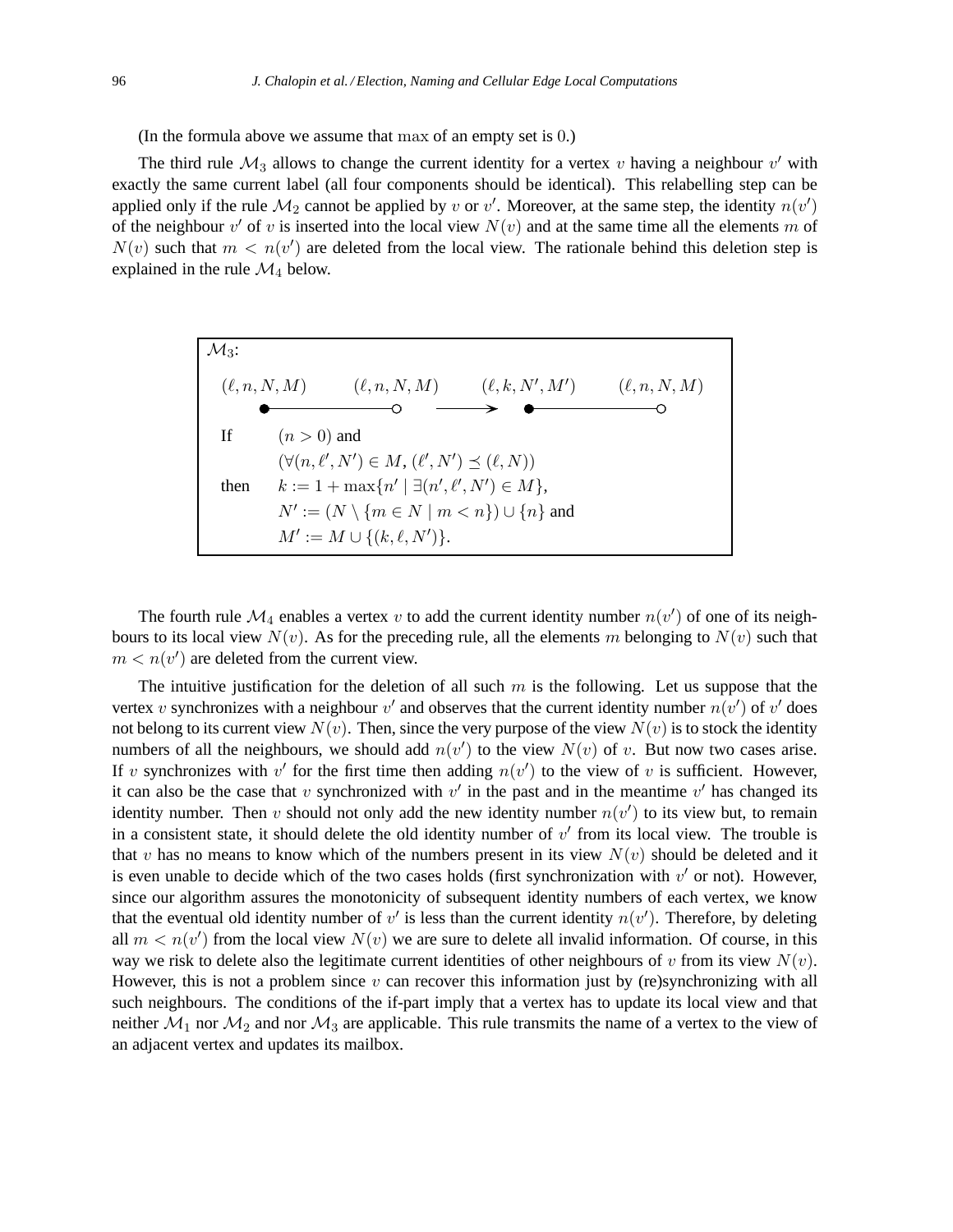



Figure 4. An execution of the algorithm  $M$  on  $K_3$  where all the vertices have the same initial label (that is not mentioned, for sake of clarity). At each step, the vertex filled with black is active and apply the rule  $\mathcal{M}_i$  along the thick edge that labels the following relabelling step. If a relabelling step is called  $\mathcal{M}_i\mathcal{M}_1^*$ , it means that we first apply the rule  $\mathcal{M}_i$  on the active vertex and then, we apply the rule  $\mathcal{M}_1$  as many times as possible. For sake of clarity, we do not have explicit the content of the mailbox  $M_i$  at each step: it contains all the  $(n, N)$  that appears on any vertex of the graph earlier in the execution.

An example of an execution of the algorithm  $M$  on the complete graph  $K_3$  with three vertices is presented in Figure 4.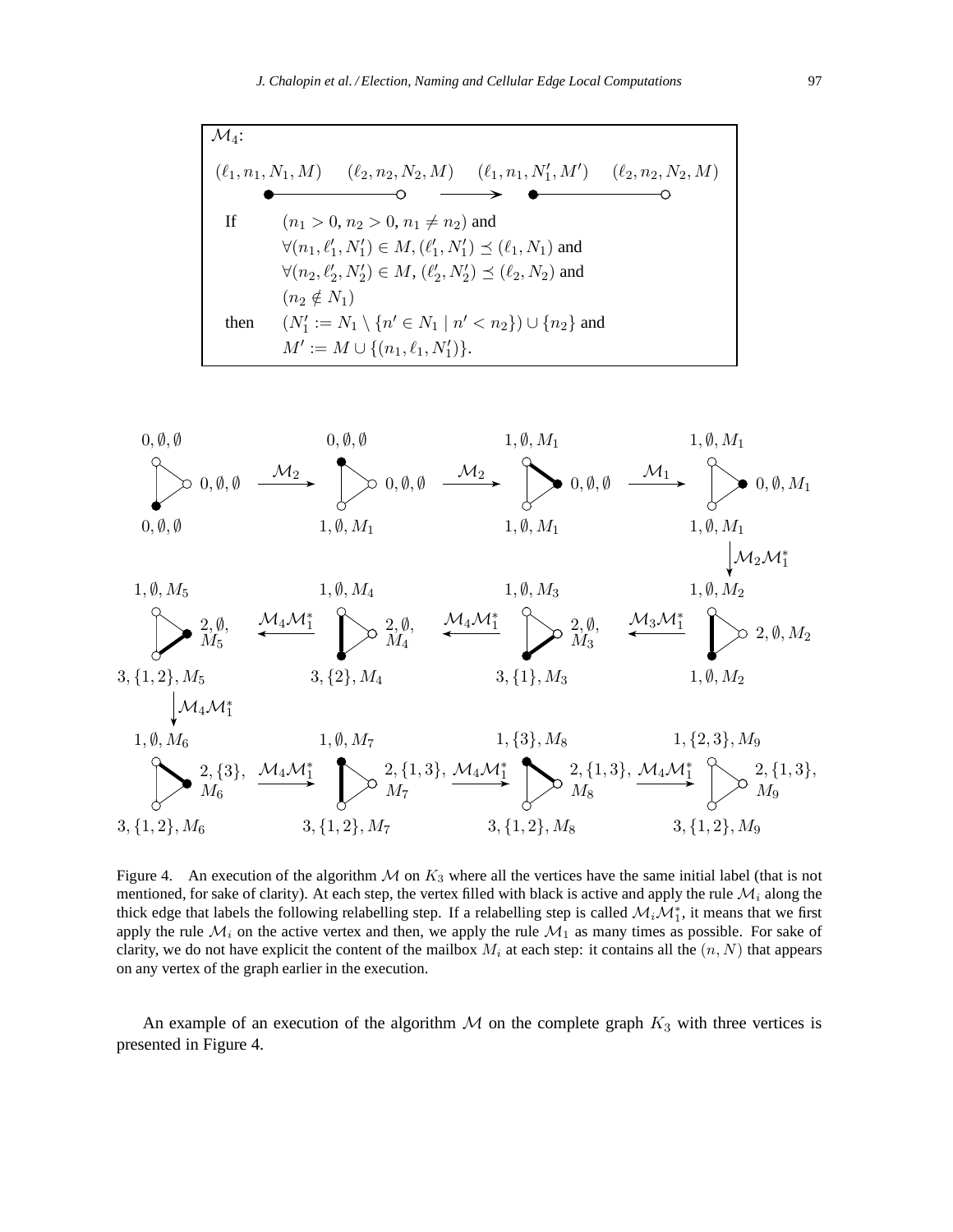### **4.3. Correctness of the Enumeration Algorithm**

Let G be a simple labelled graph. In the following,  $i$  is an integer denoting a computation step. Let  $(\lambda(v), (n_i(v), N_i(v), M_i(v))$  be the label of the vertex v after the *i*th step of the computation of the algorithm  $M$  given above. We present here some properties satisfied by each execution of the algorithm.

The following lemma, which can be proved easily by induction on the number of steps, recapitulates basic labelling properties.

**Lemma 4.1.** For each vertex  $v$  and each step  $i$ ,

1.  $n_i(v) \neq 0 \implies (n_i(v), \lambda(v), N_i(v)) \in M_i(v),$ 2.  $\forall n' \in N_i(v), n' \neq 0$  and  $\exists \ell' \in L, \exists N' \in \mathcal{P}_{fin}(\mathbb{N}), (n', \ell', N') \in M_i(v)$ , 3.  $n_i(v) \notin N_i(v)$ .

The algorithm has some remarkable monotonicity properties that are described in the following lemma.

**Lemma 4.2.** For each step i and each vertex  $v$ :

- $n_i(v) \leq n_{i+1}(v)$ ,
- $N_i(v) \prec N_{i+1}(v)$ ,
- $M_i(v) \subseteq M_{i+1}(v)$ .

Moreover, there exists at least one vertex  $v$  such that at least one of these inequalities/inclusions is strict for  $v$ .

#### **Proof:**

The property is obviously true for the vertices that are not involved in the rule applied at step  $i$ . It is easy to see that, for each vertex v, we always have  $M_i(v) \subseteq M_{i+1}(v)$ .

For each vertex v and each step i such that  $n_i(v) \neq n_{i+1}(v)$ ,  $n_{i+1}(v) = 1 + \max\{n_1; (n_1, \ell_1, N_1) \in$  $M_i(v)$ } and either  $n_i(v) = 0 < n_{i+1}(v)$  or  $(n_i(v), \lambda(v), N_i(v)) \in M_i(v)$  as shown in Lemma 4.1 and therefore  $n_i(v) < n_{i+1}(v)$ .

For each vertex v such that  $N_i(v) \neq N_{i+1}(v)$ , the rule  $\mathcal{M}_3$  or  $\mathcal{M}_4$  has been applied between v and one of its neighbours v'. For every  $n \in N_i(v)$ , if  $n > n_{i+1}(v')$ ,  $n \in N_{i+1}(v)$  and  $n_{i+1}(v) \in$  $N_{i+1}(v) \setminus N_i(v)$ . Consequently,  $N_i(v) \prec N_{i+1}(v)$ .

For each step i, the rule applied at this step modifies the label of one vertex  $v$  and therefore one of these inequalities is strict for v.  $□$ 

The local knowledge of a vertex  $v$  reflects to some extent some real properties of the current configuration. The two following lemmas enable us to prove that if a vertex v knows a number  $m$  (i.e., there exist  $\ell, N$  such that  $(m, \ell, N) \in M_i(v)$ , then for each  $m' \leq m$ , there exists a vertex  $v'$  in the graph such that  $n_i(v') = m'$ . We first show that if v knows m there exists v' such that  $n_i(v') = m$ .

**Lemma 4.3.** For every  $v \in V(G)$  and  $(m, \ell, N) \in M_i(v)$ , there exists a vertex  $w \in V(G)$  such that  $n_i(w) = m$ .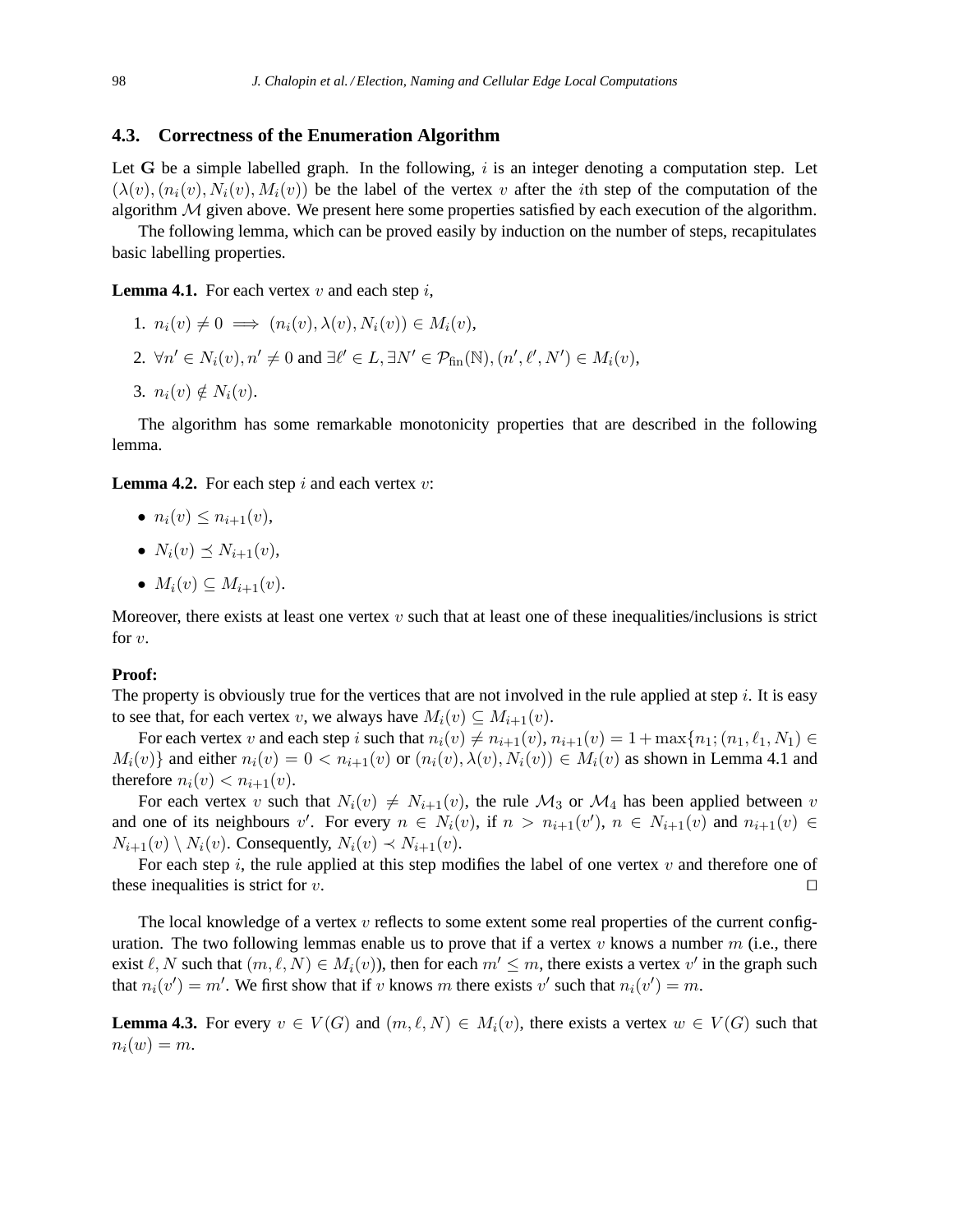#### **Proof:**

Assume that the number m is known by v and let  $U = \{(u, j) \in V(G) \times \mathbb{N} \mid j \le i, n_i(u) = m\}.$ Consider the set  $U' = \{(u, j) \in U \mid \forall (u', j') \in U, N_{j'}(u') \prec N_j(u) \text{ or } N_{j'}(u') = N_j(u) \text{ and } j' \leq j\}.$ It is easy to see that there exists  $i_0$  such that for each  $(u, j) \in U', j = i_0$ . Since  $(m, \ell, N) \in M_i(v)$ , neither  $U$  nor  $U'$  are empty.

If  $i_0 < i$ , there is at most one element  $(u, i_0)$  in U' because at each step the number of at most one vertex can change. The number  $n(u)$  of the vertex u must have therefore changed at step  $i_0 + 1$  but since at step  $i_0 + 1$  vertex u has no neighbour with the same number, the rule  $\mathcal{M}_3$  cannot be applied and by maximality, the rule  $\mathcal{M}_2$  cannot be applied either. Consequently, there exists a vertex  $w \in V(G)$  such that  $n_i(w) = m$ . □

In the following lemma, we show that if a vertex  $v$  knows an identity number  $m$ , then it knows all the numbers smaller than  $m$ .

**Lemma 4.4.** For every vertex  $v \in V(G)$  and every step i such that  $n_i(v) \neq 0$ , given  $(m', \ell', N') \in$  $M_i(v)$ , for every  $1 \le m \le m'$ , there exists  $(m, \ell, N) \in M_i(v)$ .

#### **Proof:**

We show this claim by induction on i. At the initial step the assertion is true. Suppose that it holds for  $i \geq 0$ .

If the rule  $\mathcal{M}_4$  is applied and it modifies the label of a vertex v, for every  $(m, \ell, N) \in M_{i+1}(v)$ , there exists  $(m, \ell, N') \in M_i(v)$  and the property holds. If the rule  $\mathcal{M}_1$  is applied to a vertex v, depending on the label of one of its neighbours v', then  $M_{i+1}(v) = M_i(v) \cup M_i(v')$  and by induction, the property holds. If the rule  $\mathcal{M}_2$  is applied to a vertex v,  $M_{i+1}(v) = M_i(v) \cup \{(n_{i+1}(v)) = 1+\max\{m \mid (m, \ell, N) \in$  $M_i(v)$ ,  $\lambda(v)$ ,  $N_i(v)$ }, and consequently for each  $m \in M_{i+1}(v)$ , the property is still true. For the same reasons, the property holds when the rule  $\mathcal{M}_3$  is applied. □

From Lemmas 4.3 and 4.4, we can deduce that for each step, the identity numbers of all the vertices form either a set [1, k] or a set [0, k] with  $k \leq V(G)$ .

For each step i and each vertex v, if there exists  $n' \in N_i(v)$ , from Lemma 4.1, there exists v' such that  $n_i(v') = n'$  and therefore  $N(v)$  can only have a finite number of values and the same holds for  $M(v)$ . During the algorithm, the consecutive labellings of each vertex v form an increasing sequence,  $(n_i(v), N_i(v), M_i(v))$ ,  $i = 1, 2, \ldots$  and, for each i, at least one label strictly increases. Since the number of possible accessible labels is finite (but dependent on the size of the graph) the relation  $\mathcal M$  is noetherian: the algorithm always terminates.

In the following lemma, it is shown that if a vertex  $v$  has an identity number  $n$  in its local view then either v has a neighbour v' such that  $n(v') = n$  or the rule  $\mathcal{M}_4$  can be applied to v and a neighbour v'.

**Lemma 4.5.** For every step i, for every vertex  $v \in V(G)$  and every  $n_0 \in N_i(v)$ , there exists  $v' \in N_G(v)$ such that either  $n_i(v') = n_0$  or  $n_i(v') > \max\{n \in N_i(v)\}.$ 

#### **Proof:**

Let  $i_0$  be the last step in which  $n_0$  has been added to  $N(v)$  :  $\forall j \ge i_0, n_0 \in N_i(v)$  and  $n_0 \notin N_{i_0-1}(v)$ . There exists a vertex  $v'$  such that at the step  $i_0$ , the rule  $\mathcal{M}_3$  or  $\mathcal{M}_4$  is applied to  $v$  and  $v'$  and consequently,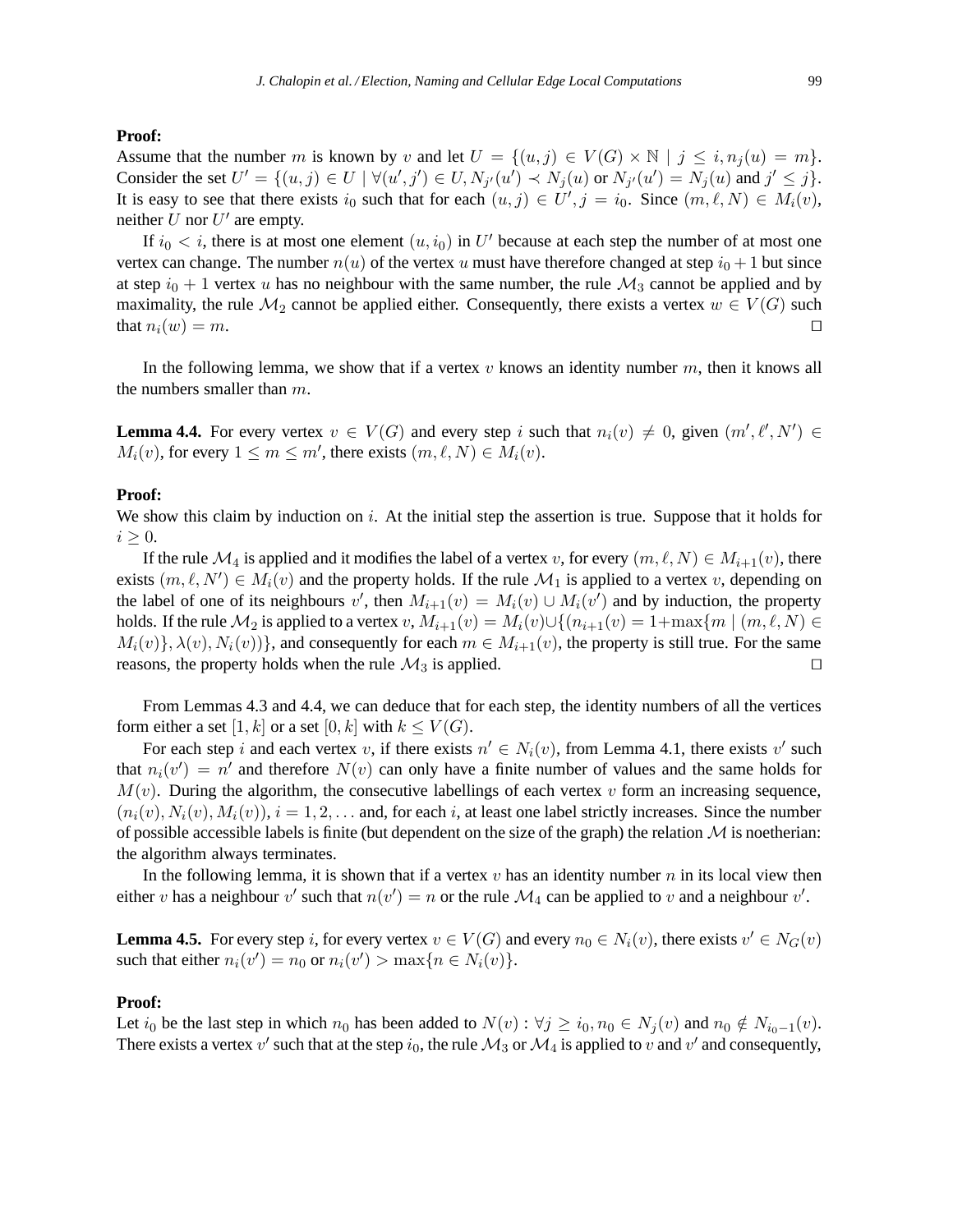$n_{i_0}(v') = n_0$  and from Lemma 4.1, there exists  $(n_0, \ell, N) \in M_{i_0}(v')$ . If  $n_i(v') = n_{i_0}(v')$ , the property is satisfied.

Otherwise, for every step j, we define  $m_j(v) = \max\{n \in N_j(v)\}\)$ . Clearly,  $m_{i_0}(v) \geq n_0$  and there exists  $(m_{i_0}(v), \ell, N) \in M_{i_0}(v')$ . Suppose that an element  $n_1$  has been added to  $N(v)$  at a step  $i_1 \in [i_0, i]$ . The rule  $\mathcal{M}_3$  or  $\mathcal{M}_4$  has been applied and therefore  $n_1 \leq n_0$ , since  $n_0 \in N_{i_1}(v)$ . Consequently,  $m_{i_0}(v) = m_i(v)$ . Since  $n_i(v') \neq n_{i_0}(v')$ , the rule  $\mathcal{M}_2$  or  $\mathcal{M}_3$  has been applied to the node  $v'$  at a step  $i_2 > i_0$  and therefore  $n_i(v') \ge n_{i_2}(v') > m_{i_0}(v) = m_i(v)$  since there exists  $(m_{i_0}(v), \ell, N) \in$  $M_{i_0}(v') \subseteq M_{i_2-1}(v')$ . Consequently, the property is also satisfied. □

Since we can ensure that the algorithm always terminates, we can give some properties of the final labelling:

**Lemma 4.6.** Any execution  $\rho$  of the enumeration algorithm on a connected labelled graph  $\mathbf{G} = (G, \lambda)$ terminates and yields to a final labelling  $(\lambda, n_{\rho}, N_{\rho}, M_{\rho})$  satisfying the following conditions:

1. there exists an integer  $k \leq |V(G)|$  such that  $\{n_o(v) \mid v \in V(G)\} = [1, k],$ 

and for all vertices  $v, v'$ :

$$
2. M_{\rho}(v) = M_{\rho}(v'),
$$

- 3.  $(n_{\rho}(v), \lambda(v), N_{\rho}(v)) \in M_{\rho}(v'),$
- 4.  $n_{\rho}(v) = n_{\rho}(v')$  implies that  $\lambda(v) = \lambda(v')$  and  $N_{\rho}(v) = N_{\rho}(v')$ ,
- 5.  $n \in N_\rho(v)$  if and only if there exists  $w \in N_G(v)$  such that  $n_\rho(w) = n$ ; in this case,  $n_\rho(v) \in$  $N_o(w)$ .

# **Proof:**

- 1. By Lemma 4.3 and Lemma 4.4 applied to the final labelling and since the rule  $\mathcal{M}_2$  cannot be applied.
- 2. Otherwise, the rule  $\mathcal{M}_1$  could be applied.
- 3. A direct corollary of the previous property using Lemma 4.1.
- 4. Otherwise, the rule  $\mathcal{M}_2$  could be applied to v or v'.
- 5. By Lemma 4.5 and since no relabelling step can be performed anymore.

⊓⊔

We can therefore prove that there exists a graph  $H$  associated to the final labelling of  $G$  such that  $G$ is a submersion of H.

**Proposition 4.2.** Given a graph G, we can associate with the final labelling of any execution  $\rho$  of the enumeration algorithm on  $G$ , a graph  $H$  such that there exists a locally surjective homomorphism from G onto H.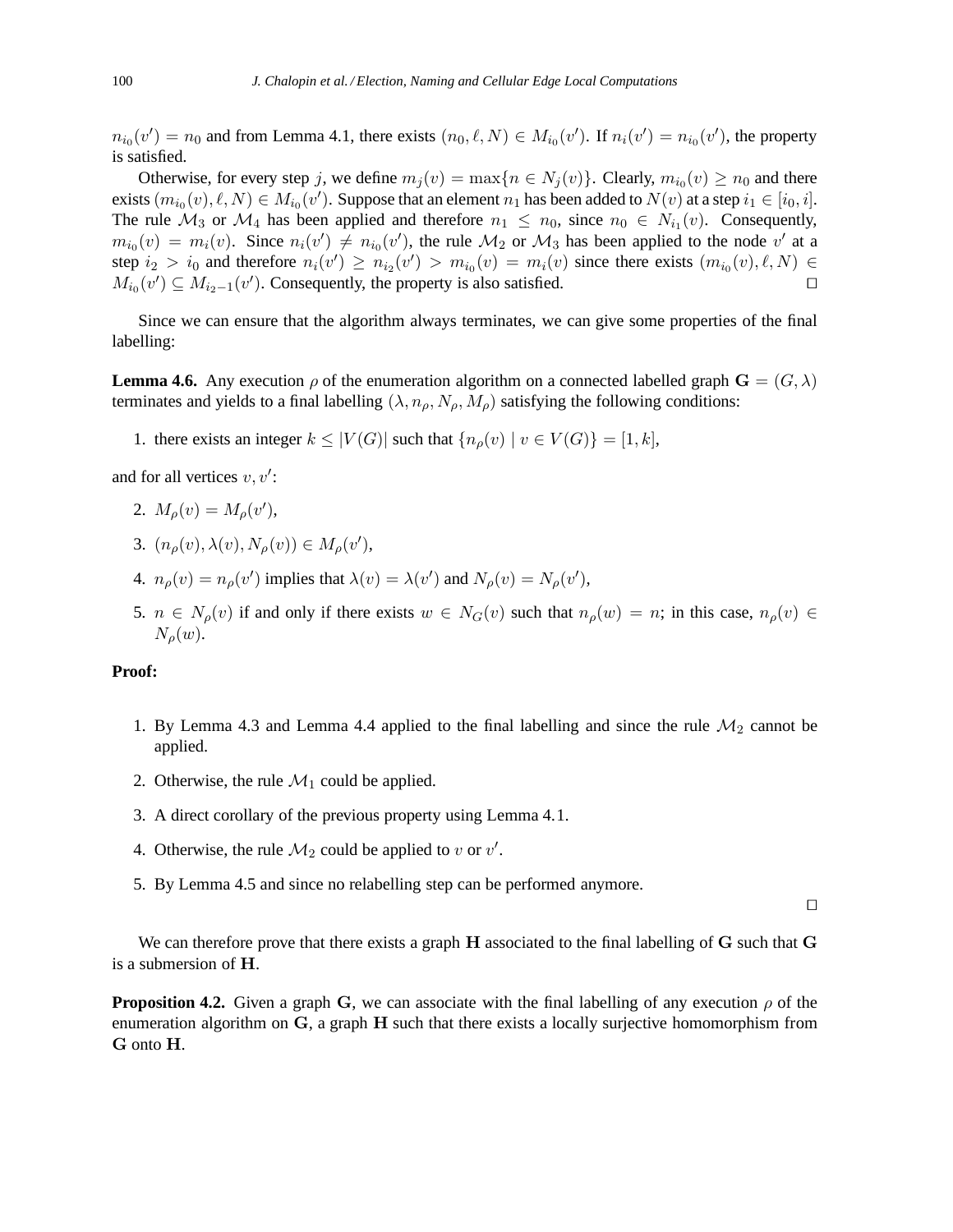#### **Proof:**

We use the notation of Lemma 4.6. Let  $\mathbf{G} = (G, \lambda)$ .

Consider the graph H defined by  $V(H) = \{m \in \mathbb{N} \mid \exists v \in V(G), n_{\rho}(v) = m\}$  and  $E(H) =$  $\{\{m, m'\} \mid \exists v, v' \in V(G); n_{\rho}(v) = m, n_{\rho}(v') = m' \text{ and } \{v, v'\} \in E(G)\}.$ 

From Lemma 4.6,  $\{m, m'\} \in E(H)$  if and only if there exist  $v, v' \in V(G)$  such that  $n_{\rho}(v) =$  $m, n_{\rho}(v') = m'$ ,  $m' \in N_{\rho}(v)$  and  $m \in N_{\rho}(v')$ . From Lemma 4.1, we can conclude that there does not exist any  $\{n, n\} \in E(H)$ : the graph H does not contain self-loop. From the definition of  $E(H)$ , we deduce that  $H$  does not contain multiple edges.

From Lemma 4.6,  $m \in N_H(n_\rho(v))$  if and only if there exists  $w \in N_G(v)$  such that  $n_\rho(w) = m$  and therefore  $n_{\rho}$  is a locally surjective homomorphism of unlabelled graphs from G onto H.

It remains to define the labelling  $\lambda_H$  on H. This is natural, just set  $\lambda_H(n) = \lambda(v)$  for  $v \in n_{\rho}^{-1}(n)$ . From Lemma 4.6, if two nodes  $v, v'$  are such that  $n_{\rho}(v) = n_{\rho}(v')$ , then  $\lambda(v) = \lambda(v')$ . Consequently, this labelling is well-defined and obviously G is a submersion of  $H = (H, \lambda_H)$  via the homomorphism  $n_{\rho}$ . ⊓⊔

Consider a graph G that is submersion-minimal. For every run  $\rho$  of the enumeration algorithm, the graph associated to the final labelling is isomorphic to  **and therefore the set of numbers of the vertices** is exactly  $\{1, \ldots, |V(G)|\}$ . The termination detection of the algorithm is possible on G. Indeed, once a vertex gets the identity number  $|V(G)|$ , from Lemma 4.3 and Lemma 4.4, it knows that all the vertices have different identity numbers that will not change any more and it can conclude that the computation is over.

Furthermore, it has been shown in Lemma 4.1 that for every graph G that is not submersion-minimal, there exists no algorithm using cellular edge local computations to solve the naming problem or the enumeration problem on G. Thus we have proven the following theorem.

**Theorem 4.1.** For every graph G, the following statements are equivalent:

- 1. there exists a naming algorithm on G using cellular edge local computations,
- 2. there exists a naming algorithm with termination detection on G using cellular edge local computations,
- 3. there exists an enumeration algorithm on G using cellular edge local computations,
- 4. there exists an enumeration algorithm with termination detection on G using cellular edge local computations,
- 5. the graph G is a submersion-minimal graph.

# **5. Election Problem**

If we can solve the enumeration problem on G then we can solve the election problem on G; once a vertex gets the identity number  $|V(G)|$  we declare it *elected*.

Nevertheless, in our model, the enumeration and the election problems are not equivalent. The graph G in Figure 5 is not submersion-minimal, since the homomorphism from G to H induced by the labelling of G is locally surjective and therefore neither the enumeration nor the naming problem can be solved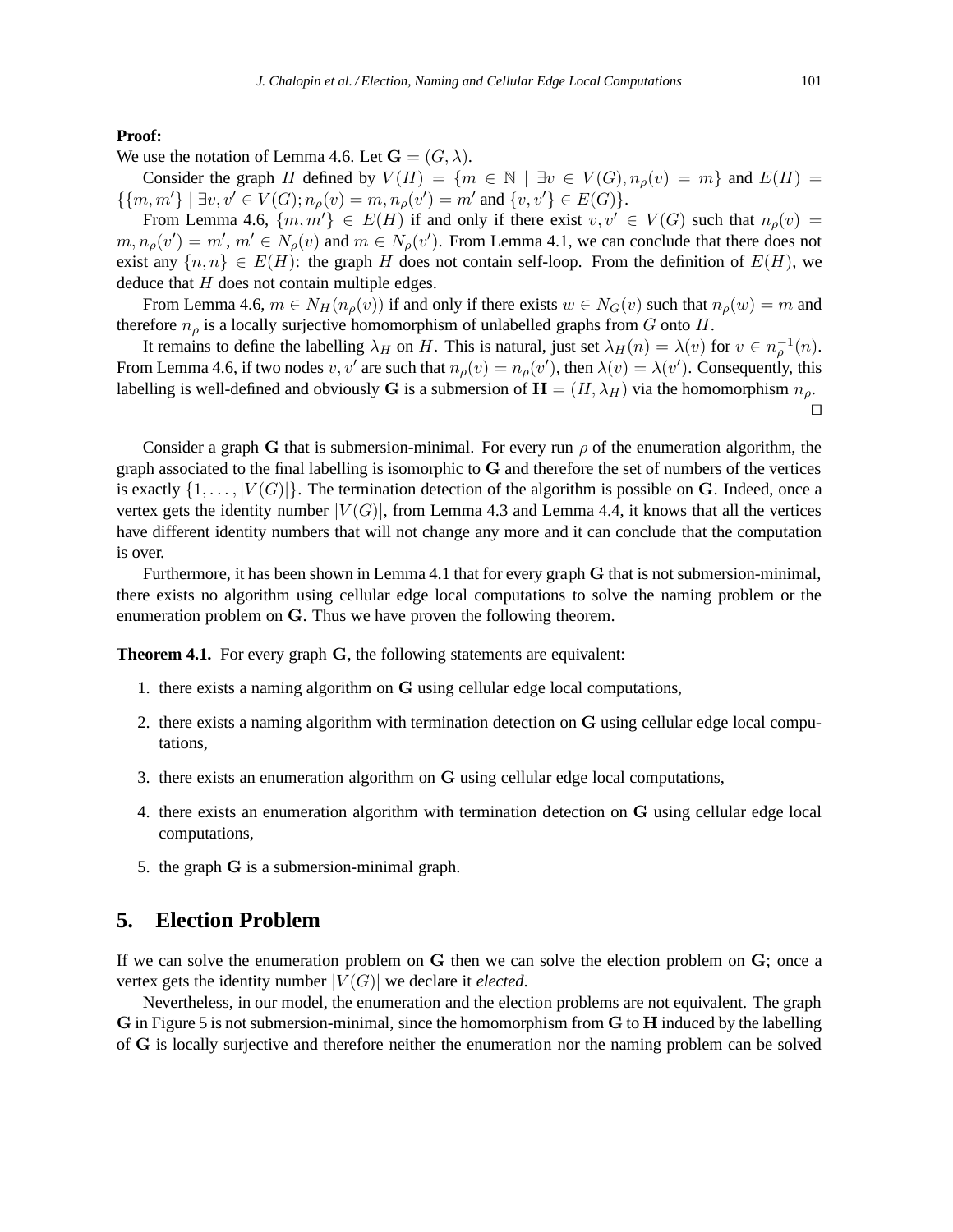

Figure 5. A graph for which we can solve the election problem but not the enumeration problem.

on G. But let us execute the preceding algorithm on G. At the end, the vertex labelled 3 in G will know that it is unique with at least three different neighbours and therefore it can declare itself as elected.

#### **5.1. Necessary Conditions to Solve the Election Problem**

We would like to give here necessary conditions characterizing the graphs that admits an election algorithm. Given a graph G, we denote by  $S_G$  the set of graphs H such that there exists a submersion from G onto H. From Lemma 3.1, any algorithm  $\mathcal A$  that solves the election problem on G using cellular edge local computations will solve the election problem on every graph  $H \in \mathcal{S}_G$ .

**Remark 5.1.** Consider an algorithm A that solves the election problem on G. Suppose that there exists a subgraph G' of G that is a submersion of a graph  $H \in \mathcal{S}_G$  via a homomorphism  $\varphi$ . If there exists an execution of A on H that elects a vertex  $v \in V(H)$  such that  $|\varphi^{-1}(v)| > 1$ , then there exists an execution of A on G' such that the label *elected* appears at least twice. Since each execution of A on  $G'$  can be extended to an execution of A on G, there exists an execution of A over G that leads to the election of at least two vertices, this is in contradiction with the choice of  $A$ . We can therefore define  $P_H(G',\varphi) = \{v \in V(H) \mid |\varphi^{-1}(v)| > 1\}$  and each execution of A on H cannot elect a vertex  $v \in P_{\textbf{H}}(\mathbf{G}', \varphi)$ .

Consider a graph  $H \in \mathcal{S}_G$ . Let  $P_H(G)$  be the union of all  $P_H(G', \varphi)$  for  $\varphi$  ranging over all submersions of subgraphs G' of G to H and let us set  $C_H(G) = V(H) \setminus P_H(G)$  (the elements of this set are called the candidates of H for G). From Remark 5.1, every election algorithm  $\mathcal A$  over G must be such that each execution of A over H should elect a vertex in  $C_H(G)$ . Consequently, if there exists an election algorithm A on G then for every graph  $H \in \mathcal{S}_G$ ,  $C_H(G) \neq \emptyset$ .

Suppose that there exist two disjoint subgraphs  $G_1$  and  $G_2$  of G such that  $G_1$  (resp.  $G_2$ ) is a submersion of a graph  $H_1 \in S_G$  (resp.  $H_2 \in S_G$ ). Then there does not exist any election algorithm using cellular edge local computations. Indeed, in this case there exists an execution of the algorithm on G such that the label *elected* appears once in  $G_1$  and once in  $G_2$ , contradicting the election principle. Recapitulating:

**Proposition 5.1.** Let G be a labelled graph such that there exists an election algorithm for G using cellular edge local computations. Then the following conditions are satisfied:

- 1. for every  $\mathbf{H} \in \mathcal{S}_{\mathbf{G}}, C_{\mathbf{H}}(\mathbf{G}) \neq \emptyset$ ,
- 2. there do not exist two disjoint subgraphs  $G_1$  and  $G_2$  of G such that  $G_1$  (resp.  $G_2$ ) is a submersion of a graph  $H_1 \in S_G$  (resp.  $H_2 \in S_G$ ).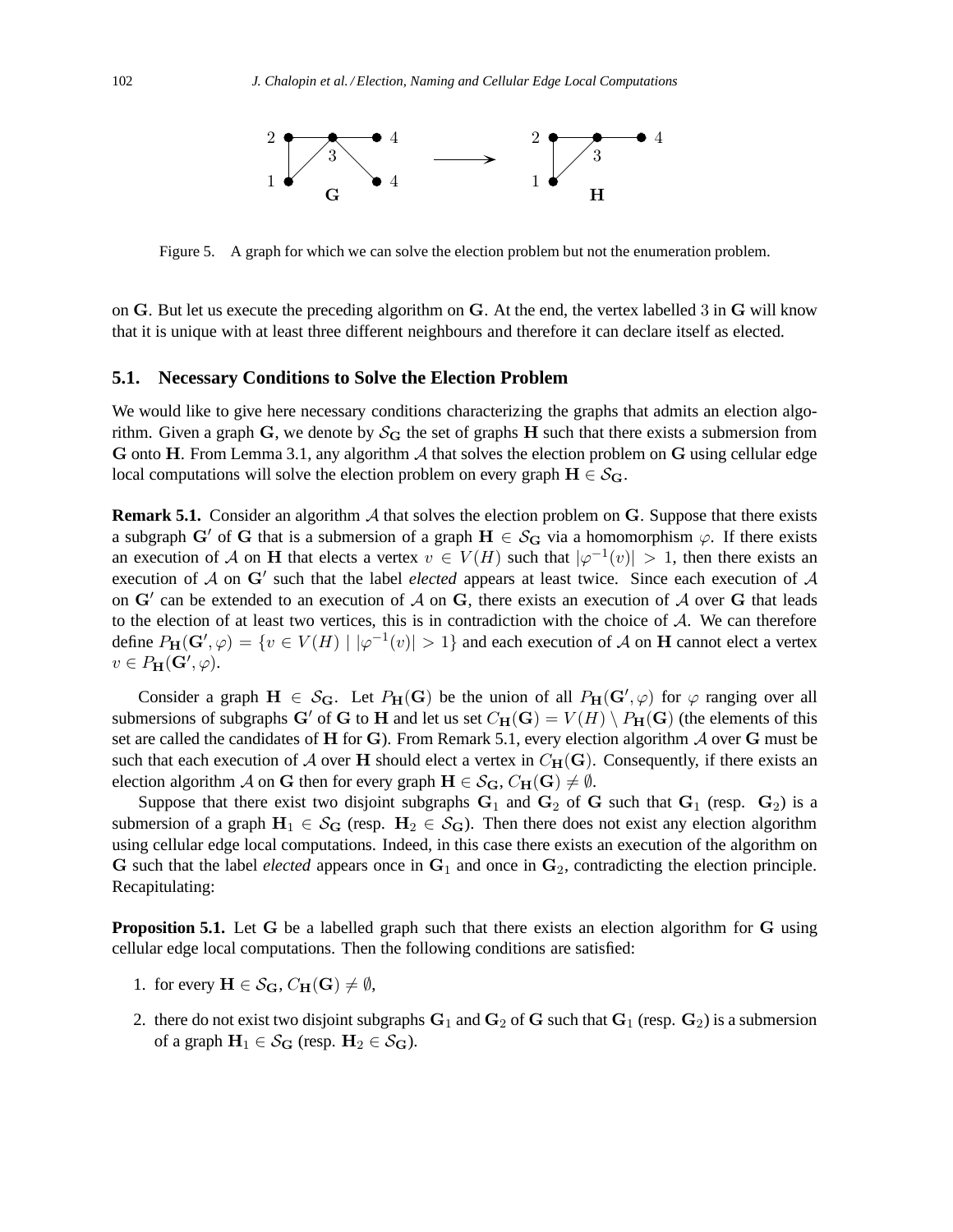### **5.2. Election Algorithm**

We now consider a graph G satisfying the conditions of Proposition 5.1.

Our aim is to present an algorithm such that each execution over G will detect a graph  $H \in \mathcal{S}_G$  such that there exists a subgraph  $G'$  of  $G$  that is a submersion of  $H$ . To this end we adapt the enumeration algorithm from the preceding section and the termination detection algorithm of Szymansky, Shi and Prywes [17].

The idea is to execute the enumeration algorithm given for a graph and to reconstruct a graph from the contents of the vertices mailboxes. If the reconstructed graph is an element of  $S_G$ , the vertices check if they all agree on this graph.

#### **5.2.1. The SSP Algorithm**

This algorithm was originally devised to detect the termination of an algorithm in the message passing model. We consider a distributed algorithm which terminates when all processes reach their local termination conditions. Each process is able to determine only its own termination condition. The SSP algorithm detects an instant in which the entire computation is achieved.

Let G be a graph, to each node v is associated a predicate  $P(v)$  and an integer  $a(v)$ , its confidence level. Initially  $P(v)$  is false and  $a(v)$  is equal to  $-1$ . If a vertex v has finished its computation of the initial algorithm, then it changes its value  $P(v)$  to true. Each time a vertex changes the value of  $P(v)$  or  $a(v)$  then it informs its neighbours.

Transformations of the value of  $a(v)$  are defined by the following rules. Each computation step acts on the integer  $a(v_0)$  associated to the vertex  $v_0$ ; the new value of  $a(v_0)$  depends on the information  $v_0$ have about the values  $\{a(v_1), \ldots, a(v_d)\}\$  of its neighbours. More precisely,

- If  $P(v_0) = false$  then  $a(v_0) = -1$ ;
- if  $P(v_0) = true$  then  $a(v_0) = 1 + Min{a(v_k) | 0 \le k \le d}$ .

We will adapt this algorithm using the ideas of the algorithm GSPP [10]. For every vertex  $v$ , the value of  $P(v)$ , instead of being boolean, will be a graph reconstructed from the contents of the mailbox of v. An important property of the function  $P$  is that it is constant between two moments where it has the same value.

In our model, a vertex cannot distinguish its neighbours: therefore, we will use the numbers that appear in the local view: a vertex v will increase its confidence level  $a(v)$  only if for each number n in its local view, it has a neighbour v' such that  $n(v') = n$  and  $a(v') \ge a(v)$ .

### **5.2.2. Labels**

As in Section 4.2, we start with a labelled graph  $\mathbf{G} = (G, \lambda)$ . During the computation vertices v will get new labels of the form  $(\lambda(v), n(v), N(v), M(v), a(v), H(v))$  representing the following information (again the first component  $\lambda(v)$  remains fixed) :

- $n(v) \in \mathbb{N}$  is the *identity number* of the vertex v computed by the algorithm,
- $a(v) \in \mathbb{N}$  is the *confidence level* of the vertex v,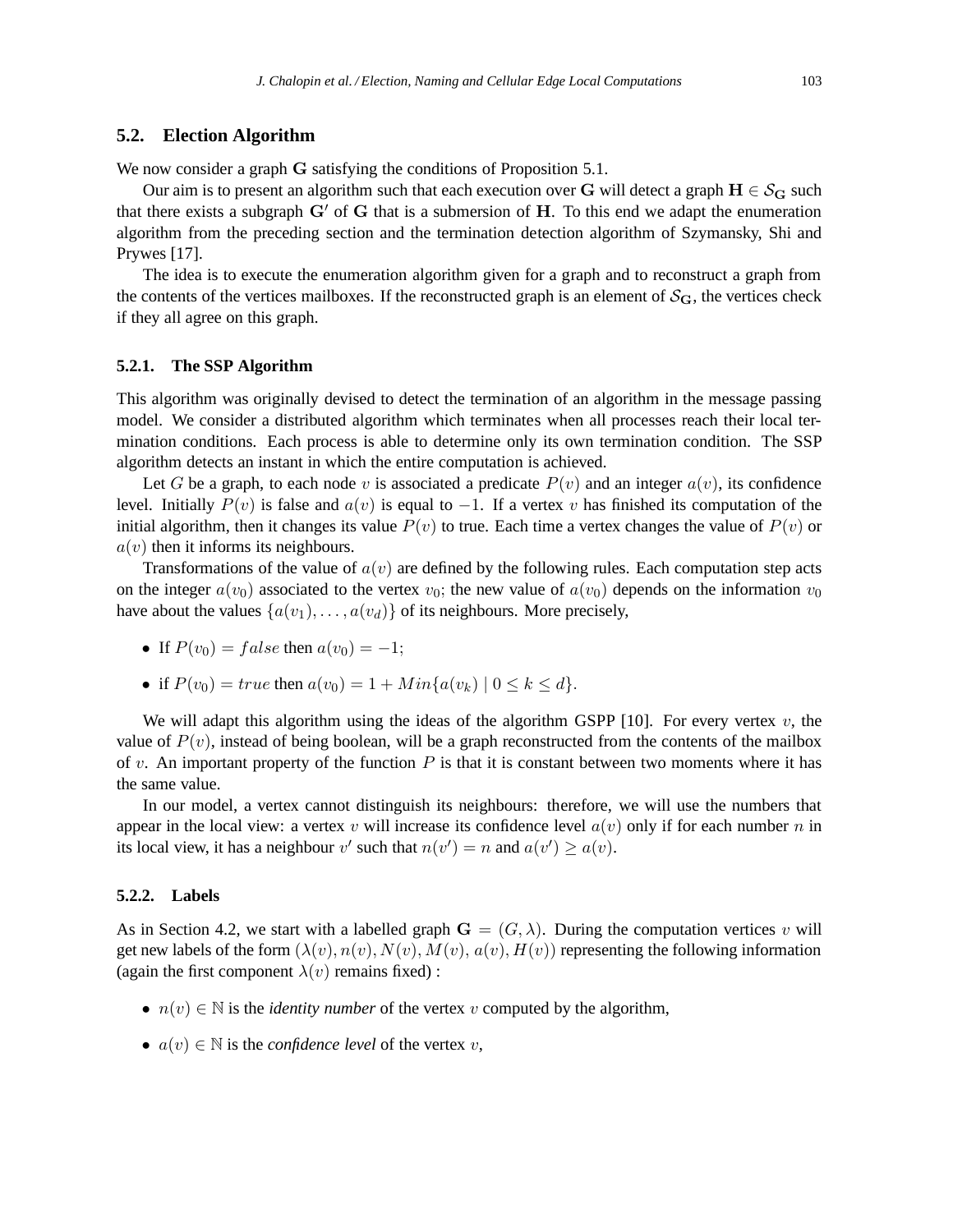- $N(v)$  is the *local view* of v. If the vertex v has a neighbour v', relabelling rules will allow v to add the ordered pair  $(n(v'), a(v'))$  to  $N(v)$ . Thus  $N(v)$  is always a finite set of ordered pairs of integers. For  $N \in \mathcal{P}_{fin}(\mathbb{N}^2)$ , we note  $\Pi_1(N) = \{n \mid \exists (n,a) \in N\}$  the projection on the first component.
- $M(v) \subseteq \mathbb{N} \times L \times \mathcal{P}_{fin}(\mathbb{N})$  is the *mailbox* of v and contains the information received by v about the identity numbers existing in the graph and the local views associated with these numbers.
- $H(v)$  is the *history* of the vertex v. If at some computation step  $(n, N, M, a) \in H(v)$  then it means that at some previous step the vertex  $v$  had a confidence level equal to  $a$  for the value  $M$ .

### **5.2.3. The Relabelling Rules**

The first computation step  $S_0$  replaces just the initial label  $\lambda(v)$  by  $(\lambda(v), 0, \emptyset, \emptyset, -1, \emptyset)$ . The following four rules mimic the rules of the enumeration algorithm:

S<sub>1</sub>:  
\n(
$$
\ell_1, n_1, N_1, M_1, -1, H_1
$$
) ( $\ell_2, n_2, N_2, M_2, a, H_2$ )  $(\ell_1, n_1, N_1, M'_1, -1, H_1)$  ( $\ell_2, n_2, N_2, M_2, a, H_2$ )  
\nIf  $M_2 \setminus M_1 \neq \emptyset$  then  $M'_1 := M_1 \cup M_2$ .  
\nS<sub>2</sub>:  
\n( $\ell, n, N, M, -1, H$ )  $(\ell, k, N, M', -1, H)$   
\nIf  $n = 0$  or there exists  $(n, \ell', K') \in M$  such that  $(\ell, \Pi_1(N)) \prec (\ell', K')$   
\nthen  $k := 1 + \max\{n' | \exists (n', \ell', K') \in M\}$  and  
\n $M' := M \cup \{(k, \ell, \Pi_1(N))\}$ .  
\nS<sub>3</sub>:  
\n( $\ell, n, N_1, M, -1, H_1$ )  $(\ell, n, N_2, M, a, H_2)$   $(\ell, k, N'_1, M', -1, H_1)$   $(\ell, n, N_2, M, a, H_2)$   
\n $\bullet$   
\nIf  $n > 0$  and  
\n $\Pi_1(N_1) = \Pi_1(N_2)$  and  
\n $\forall (n, \ell', K') \in M, (\ell', K') \leq (\ell, \Pi_1(N_1))$   
\nthen  $k := 1 + \max\{n' | \exists (n', \ell', K') \in M\}$ ,  
\n $N'_1 := N_1 \setminus \{(n', a') \in N_1 | n' < n\} \cup \{(n, -1)\}$  and  
\n $M' := M \cup \{(k, \ell, \Pi_1(N'_1))\}$ .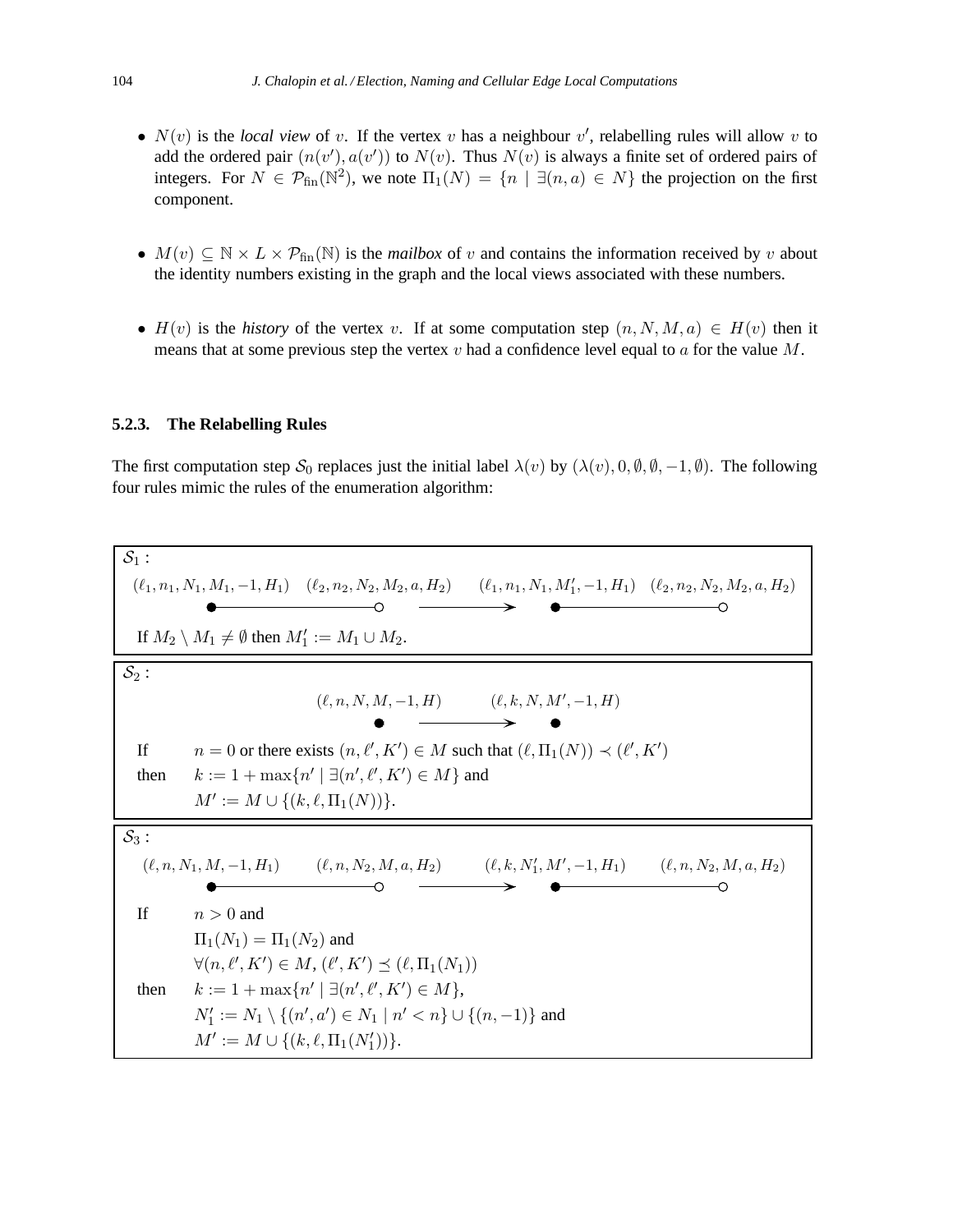| $S_4$ : |                                                                                                                                     |
|---------|-------------------------------------------------------------------------------------------------------------------------------------|
|         | $(\ell_1, n_1, N_1, M, -1, H_1)$ $(\ell_2, n_2, N_2, M, a, H_2)$ $(\ell_1, n_1, N'_1, M', -1, H_1)$ $(\ell_2, n_2, N_2, M, a, H_2)$ |
|         |                                                                                                                                     |
| If      | $n_1 > 0, n_2 > 0, n_1 \neq n_2$ and                                                                                                |
|         | $\forall (n_1, \ell'_1, K'_1) \in M$ , $(\ell'_1, K'_1) \preceq (\ell_1, \Pi_1(N_1))$ and                                           |
|         | $\forall (n_2, \ell'_2, K'_2) \in M$ , $(\ell'_2, K'_2) \preceq (\ell_2, \Pi_1(N_2))$ and                                           |
|         | $(n_2,-1) \notin N_1$                                                                                                               |
| then    | $N'_1 := N_1 \setminus \{(n', a') \in N_1 \mid n' < n_2\} \cup \{(n_2, -1)\}\$ and                                                  |
|         | $M' := M \cup \{(n_1, \ell_1, N'_1)\}.$                                                                                             |

The fifth rule says that if a vertex  $v$  detects that all the neighbours it knows have a confidence level  $a \geq a(v)$  then it can increment its own confidence level.

To define this rule we need some additional notations. Given a mailbox contents  $M$ , for each  $n > 0$ we define  $\pi_n(M)$  as the set of all triples  $(n, \ell, N) \in M$  with the first component n. For each non empty set  $\pi_n(M)$  we conserve in the mailbox only the triple  $(n, \ell, N)$  with the greatest ordered pair  $(\ell, N)$  for the order  $\prec$ . This operation gives a new mailbox contents that we shall denote by  $u(M)$ .

The next step consists in defining a graph  $G_M$ . If there exist  $(n_1, \ell_1, N_1), (n_2, \ell_2, N_2) \in u(M)$ such that  $n_2 \in N_1$  and  $n_1 \notin N_2$  then we set  $G_M = (\emptyset, \emptyset)$ . Otherwise,  $G_M$  is the graph such that  $V(G_M) = \{n \mid (n, \ell, N) \in u(M)\}\$  and  $E(G_M) = \{\{n_1, n_2\} \mid \exists (n_1, \ell_1, N_1), (n_2, \ell_2, N_2) \in$  $u(M), n_2 \in N_1$  and  $n_1 \in N_2$ . The labelling of  $G_M$  is inherited from the set M: for  $(n, \ell, N) \in u(M)$ ,  $\lambda_M(n) = \ell$ . We will denote by  $\mathbf{G}_M = (G_M, \lambda_M)$  the corresponding labelled graph.

 $\mathcal{S}_5$ :

 $(\ell, n, N, M, a, H)$   $(\ell, n, N, M, a + 1, H)$ 

Applicable whenever  $n > 0$  and  $\forall (n, \ell', K') \in M, (\ell', K') \preceq (\ell, \Pi_1(N))$  and  $\mathbf{G}_M \in \mathcal{S}_\mathbf{G}$  and  $\forall (n', a') \in N, a \leq a'$  and  $a \leq |V(G)| + 1.$ 

The sixth rule enables a node  $v$  to update its knowledge of the confidence level of one of its neighbours if the confidence level of this neighbour has increased.

 $\mathcal{S}_6$ :  $(\ell_1, n_1, N_1, M, a_1, H_1)$   $(\ell_2, n_2, N_2, M, a_2, H_2)$   $(\ell_1, n_1, N'_1, M, a_1, H_1)$   $(\ell_2, n_2, N_2, M, a_2, H_2)$ If  $a_1 > 0$  and  $\forall (n_2, \ell'_2, N'_2) \in M, (\ell'_2, N'_2) \preceq (\ell_2, \Pi_1(N_2))$  and  $\exists (n_2, a) \in N_1; a_2 > a$ then  $N'_1 := N_1 \setminus \{(n_2, a)\} \cup \{(n_2, a_2)\}.$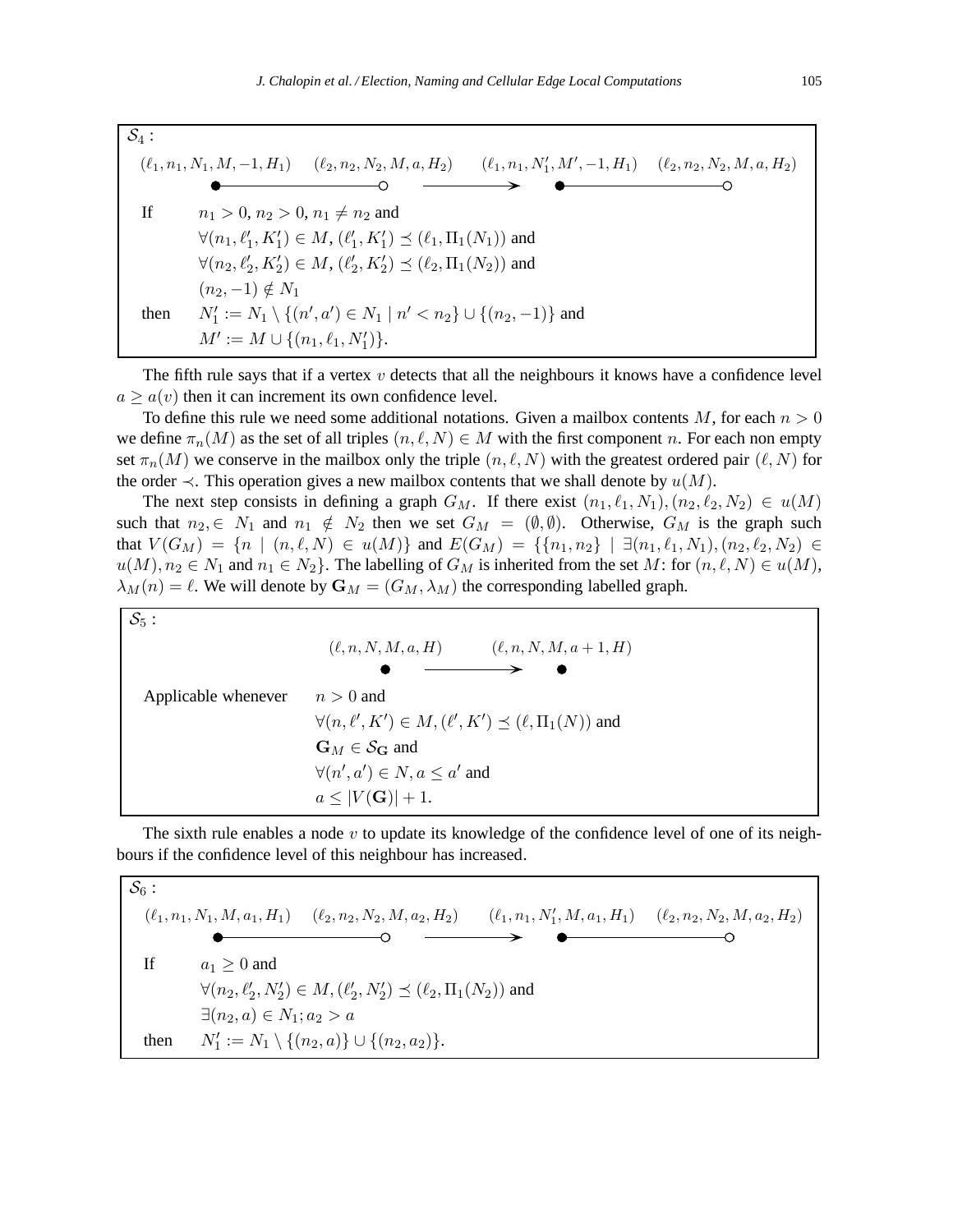The rules  $S_7, S_8, S_9$  are designed to avoid deadlock in the execution of the algorithm. If one of these rules is applied on a vertex  $v$ , then the mailbox of  $v$  is modified and therefore, we have to reset its confidence level. The rule  $S_7$  enables a vertex v to change the value of its mailbox M whenever there exists a neighbour v' that used to have a confidence level a according to M such that  $a \ge a(v) - 1$  and such that its mailbox has changed. If a vertex changes the contents of its mailbox, then it modifies also its history  $H(v)$ , so as to remember its former confidence level.

$$
\mathcal{S}_7: \qquad (\ell_1, n_1, N_1, M_1, a_1, H_1) \quad (\ell_2, n_2, N_2, M_2, a_2, H_2) \quad (\ell_1, n_1, N'_1, M', -1, H_1) \quad (\ell_2, n_2, N_2, M_2, a_2, H_2)
$$
\n
$$
\longrightarrow \qquad \longrightarrow \qquad \longrightarrow \qquad \longrightarrow
$$
\nIf  $M_2 \setminus M_1 \neq \emptyset$  and  
\neither  $a_1 = 0$  or  $(a_1 \ge 0$  and  $\exists (n, N, M_1, a) \in H_2, \exists (n, a') \in N_1, a \ge a')$   
\nthen  $N'_1 := \{(n, -1) \mid \exists (n, a) \in N_1\},$   
\n $M' := M_1 \cup M_2$  and  
\n $H'_1 := H_1 \cup \{(n_1, N_1, M_1, a_1)\}.$ 

The rule  $S_8$  enables a vertex v whose confidence level is equal to 0 to modify its state if it discovers the existence of a neighbour that has the same number as it. If a such vertex changes its state, then it modifies also its history  $H(v)$ , so as to remember its former confidence level.



The rule  $S_9$  enables a vertex v whose confidence level is equal to 0 to modify its state if it discovers the existence of a neighbour it didn't know, i.e., the number of its neighbour does not appear in its local view. If a such vertex changes its state, then it modifies also its history  $H(v)$ , so as to remember its former confidence level.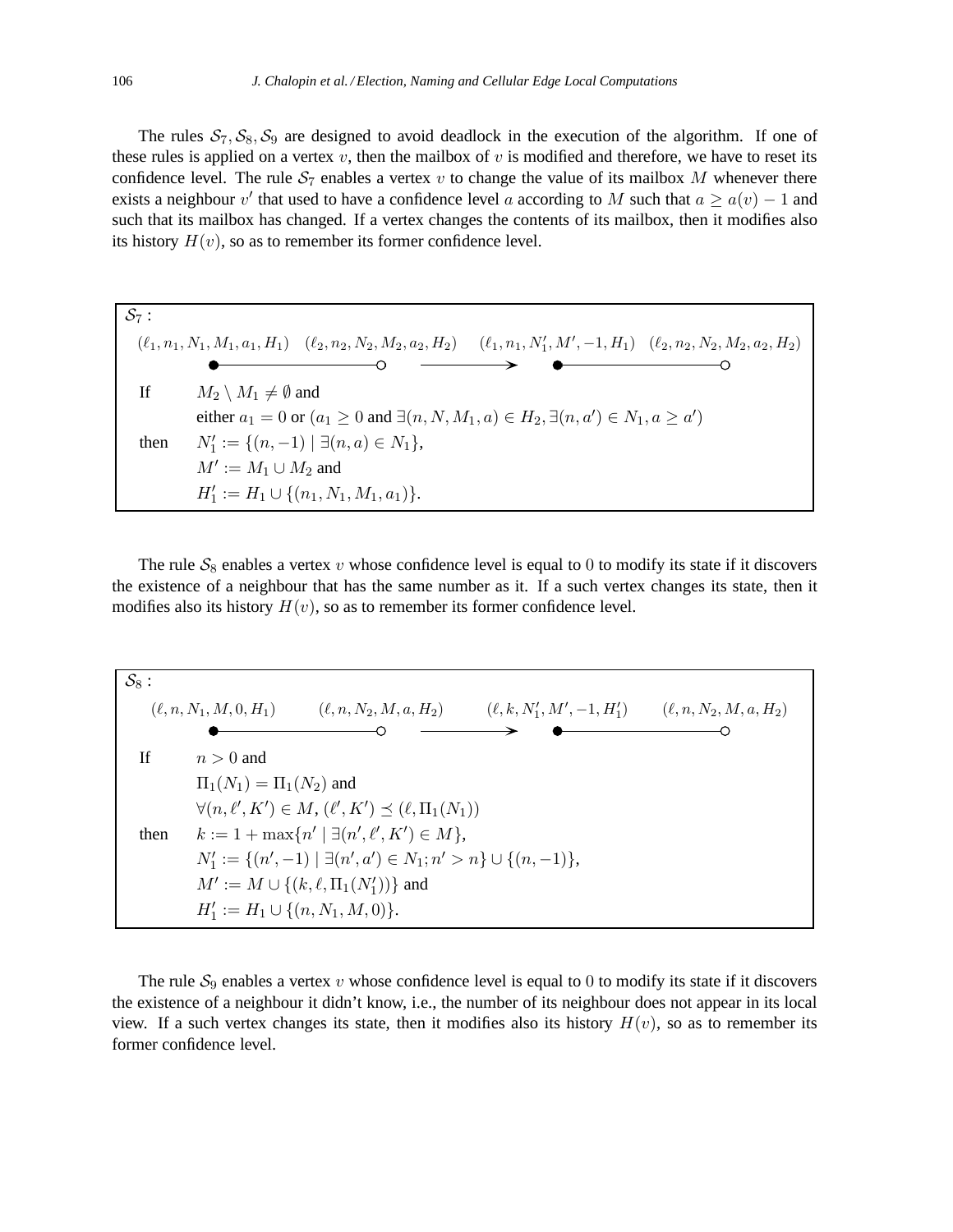| $S_9$ : |                                                                                                                                     |  |  |  |
|---------|-------------------------------------------------------------------------------------------------------------------------------------|--|--|--|
|         | $(\ell_1, n_1, N_1, M, 0, H_1)$ $(\ell_2, n_2, N_2, M, a, H_2)$ $(\ell_1, n_1, N'_1, M', -1, H'_1)$ $(\ell_2, n_2, N_2, M, a, H_2)$ |  |  |  |
|         |                                                                                                                                     |  |  |  |
| If      | $n_1 > 0, n_2 > 0, n_1 \neq n_2$ and                                                                                                |  |  |  |
|         | $\forall (n_1, \ell'_1, K'_1) \in M$ , $(\ell'_1, K'_1) \preceq (\ell_1, \Pi_1(N_1))$ and                                           |  |  |  |
|         | $\forall (n_2, \ell'_2, K'_2) \in M, (\ell'_2, K'_2) \preceq (\ell_2, \Pi_1(N_2))$ and                                              |  |  |  |
|         | $\exists (n_2, a') \in N_1$                                                                                                         |  |  |  |
| then    | $N'_1 := \{(n, -1) \mid \exists (n, a') \in N_1; n > n_2\} \cup \{(n_2, -1)\},$                                                     |  |  |  |
|         | $M' := M \cup \{(n_1, \ell_1, N'_1)\}\$ and                                                                                         |  |  |  |
|         | $H'_1 := H_1 \cup \{(n_1, N_1, M, 0)\}.$                                                                                            |  |  |  |

The rule  $S_{10}$  enables a node that has a confidence level equal to  $|V(G)| + 2$  to get the label *elected* if and only if its identity number is the greatest number belonging to the candidates of the reconstructed graph for G.



The last rules enable to propagate the information, once a node got the final label *elected* it informs all the other nodes of the graphs that they are *non-elected*.



# **5.3. Correctness of the Election Algorithm**

We will denote the algorithm described above by  $S$  and we will first consider the algorithm  $S'$  described by the rules  $S_1, \ldots, S_9$ . If we can ensure the termination of S', we can prove that S always terminates, since the rules  $S_{10}$ ,  $S_{11}$ ,  $S_{12}$  can modify the label of each vertex only once. Clearly the labels *elected* and *non-elected* are terminal. Moreover, if we show that exactly one vertex can apply the rule  $S_{10}$  then it will prove the correctness of the algorithm. Indeed, there will be exactly one vertex with the label *elected* in the final configuration whereas all the other vertices will have the label *non-elected*.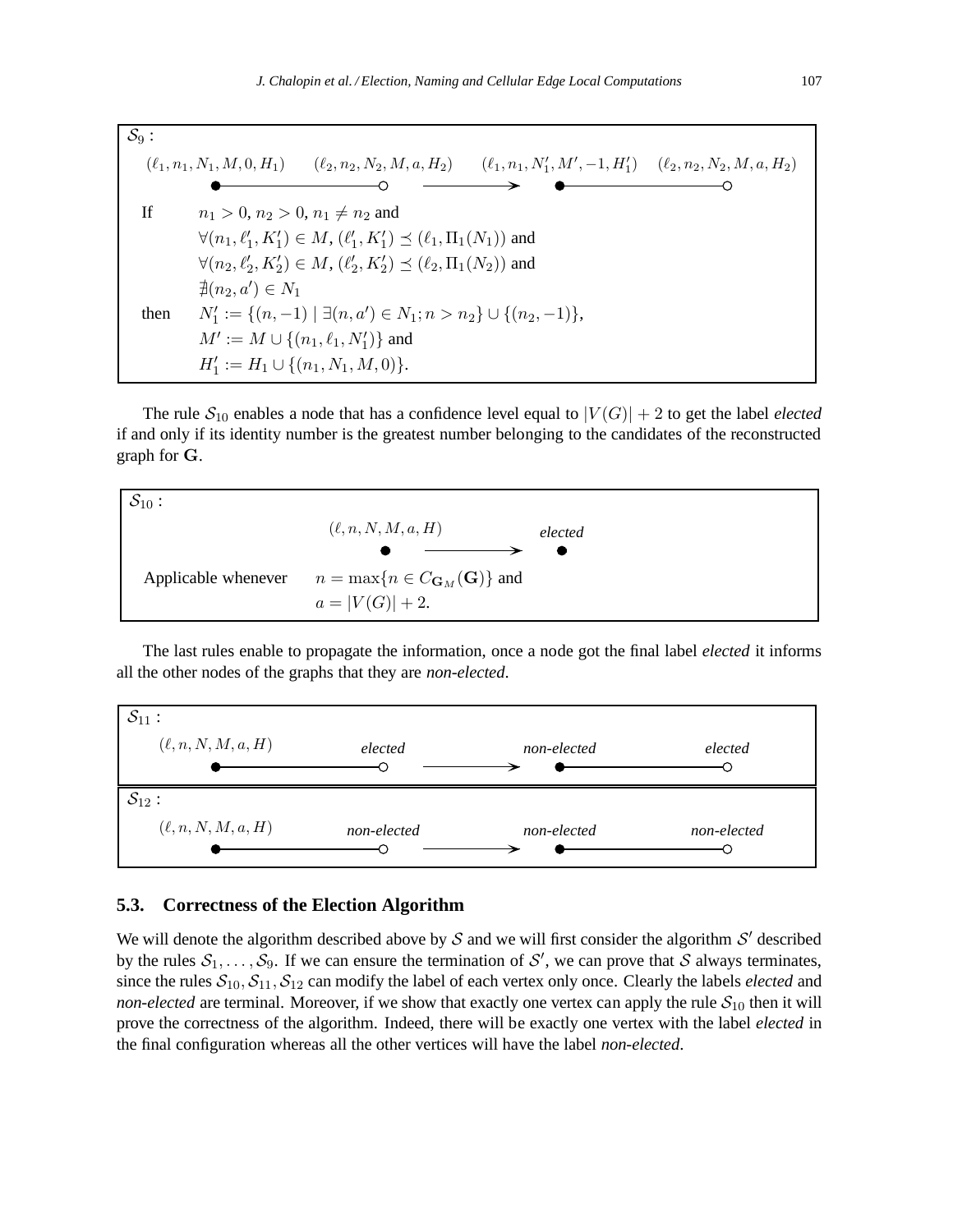In the following  $(\lambda(v), n_i(v), N_i(v), M_i(v), a_i(v), H_i(v))$  will stand for the label of the vertex v after the *i*th computation step of the algorithm  $S'$ . As for the precedent algorithm, we can show that the algorithm has interesting monotonicity properties.

**Lemma 5.1.** For each step i, for each vertex  $v$ ,

- 1.  $n_i(v) \leq n_{i+1}(v)$ ,
- 2.  $M_i(v) \subseteq M_{i+1}(v)$ ,
- 3.  $H_i(v) \subseteq H_{i+1}(v)$ ,
- 4. if  $H_i(v) = H_{i+1}(v)$  then  $\Pi_1(N_i(v)) \preceq \Pi_1(N_{i+1}(v))$ ,  $a_i(v) \leq a_{i+1}(v)$  and  $\forall (n, a_1) \in N_i(v)$ ,  $(n, a_2) \in N_{i+1}(v), a_1 \leq a_2.$

And for each step i, there exists at least one vertex v, such that one of the inequalities is strict for v.

As in the preceding algorithm, we can show that for every vertex v and for every step i, the value of  $n_i(v)$  is always lower or equal to  $|V(G)|$ , and since the value of  $a_i(v)$  is bounded by  $|V(G)| + 2$ , we can easily deduce that the values of  $N_i(v)$ ,  $M_i(v)$  and  $H_i(v)$  are also bounded. From Lemma 5.1, we can therefore conclude that each execution of the algorithm  $S'$  terminates.

In the following lemma, we prove that if at a step i, a vertex v knows the confidence level  $\alpha$  of one of its neighbours then  $a \ge a_i(v) - 1$ ,

**Lemma 5.2.** For every vertex v and step i, for every  $(n, a) \in N_i(v)$ ,  $a \ge a_i(v) - 1$ .

### **Proof:**

In the initial configuration, this result is obviously true. Consider now a step  $i$  such that this property is true after this step. Suppose that at step  $i + 1$ , one of the rules  $S_1, S_2, S_3, S_4, S_7, S_8, S_9$  is applied to a vertex v, then  $a_{i+1}(v) = -1$  and the property holds.

If the rule  $S_5$  is applied at step  $i + 1$ , for all  $(n, a) \in N_i(v) = N_{i+1}(v)$ ,  $a \ge a_i(v) = a_{i+1}(v) - 1$ : the property holds.

If the rule  $S_6$  is applied to v according to the label of one of its neighbours v' then  $(n_i(v'), a_1)$  is replaced by  $(n_i(v'), a_2)$  in  $N_i(v)$  to obtain  $N_{i+1}(v)$ . Consequently,  $a_{i+1}(v) = a_i(v)$  and  $a_2 > a_1 \geq$  $a_{i+1}(v) - 1$ , the property holds again. □

In the following lemma, we show that if the rule  $S_7$  is applied at a step  $j + 1$  to a vertex v whose confidence level  $a_j(v)$  was greater than 1 then there exists a neighbour  $v'$  of v such that the rule  $S_7$  was applied to v' at a step  $j' + 1 \leq j$ , where  $M_j(v) = M_{j'}(v')$  and  $a_{j'}(v') \geq a_j(v) - 1$ .

**Lemma 5.3.** For every vertex  $v \in V(G)$  and every step j such that  $a_i(v) \geq k+1 \geq 1$  and  $M_i(v) \subsetneq$  $M_{j+1}(v)$ , there exists a vertex  $v' \in N_G(v)$  and a step  $j' < j$  such that  $M_{j'}(v') = M_j(v) \subsetneq M_{j'+1}(v')$ and  $a_{j'}(v') \geq k$ .

### **Proof:**

Since  $a_i(v) \geq k+1$  and  $M_i(v) \subsetneq M_{i+1}(v)$ , it means that  $a_{i+1}(v) = -1$  and that the rule  $S_7$  has been applied to v according to the label of one of its neighbours  $v'$  at the step  $j + 1$ .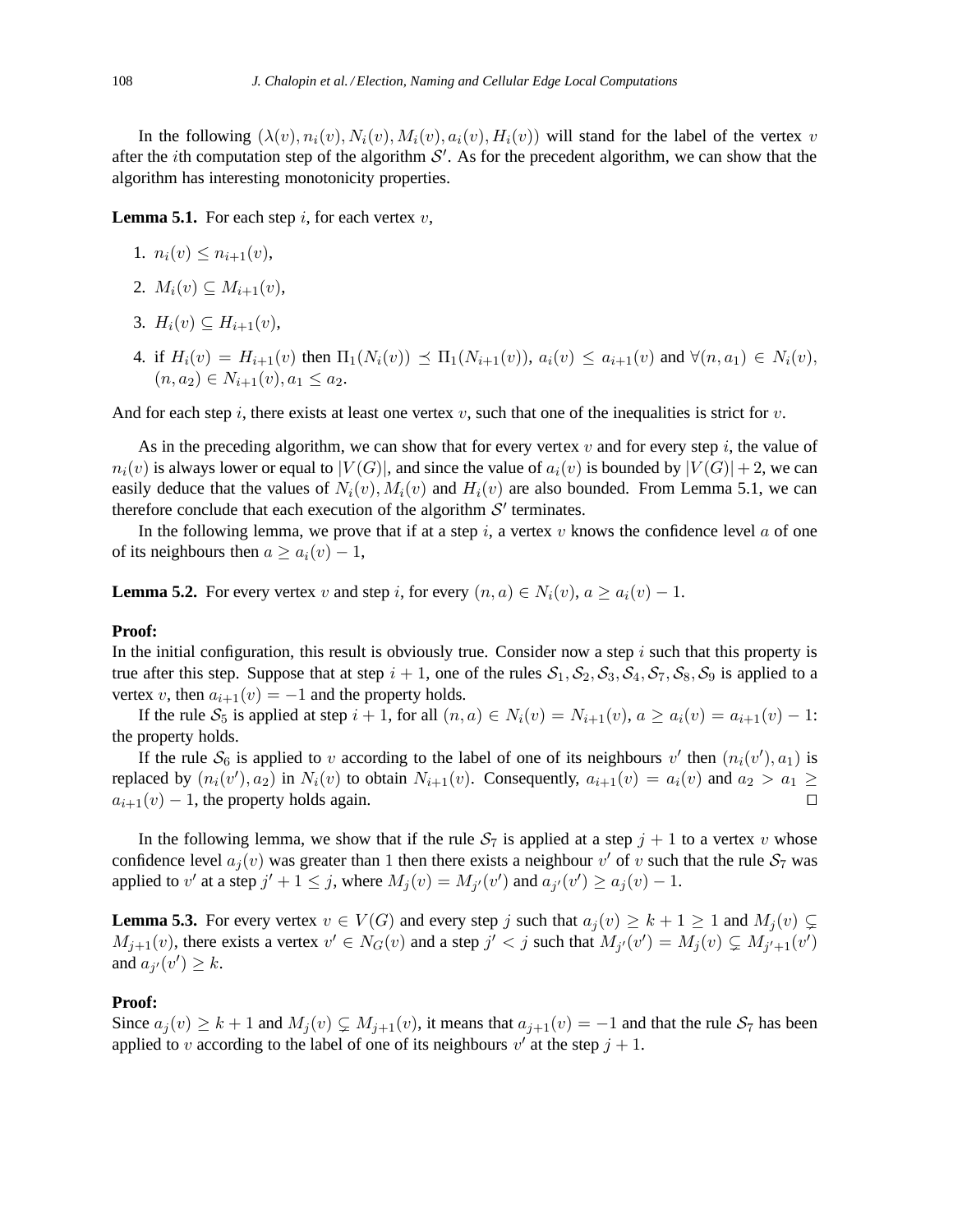Thus there exists  $(n, N, M_j(v), a) \in H_j(v')$  such that  $a \ge a_j(v) - 1 \ge k$ . If  $a \ge 1$ , then there exists a step  $j' + 1 \leq j$  such that the rule  $S_7$  has been applied to v' at this step and therefore  $a_{j'}(v') = a \geq k$ and  $M_{j'}(v') = M_j(v) \subsetneq M_{j'+1}(v')$ .

If  $a = 0$ , then  $k = 0$  and there exists a step  $j' + 1$  such that one of the rules  $S_7, S_8, S_9$  has been applied to v' at this step. Consequently,  $a_{j'}(v') = 0 \ge k$  and  $M_{j'}(v') = M_j(v) \subsetneq M_{j'+1}(v')$  $\Box$ 

In the following proposition, we prove that each execution of the algorithm  $\mathcal{S}'$  on a graph G does not stop before at least one vertex gets a confidence level equals to  $|V(G)| + 2$ .

**Proposition 5.2.** For each execution of S' on G, there exists a vertex  $v \in V(G)$  and a step i such that  $a_i(v) = |V(G)| + 2.$ 

## **Proof:**

We already know that each execution of S' terminates. Consider an execution  $\rho$  of S' that yields to a final labelling  $(\lambda, n_\rho, N_\rho, M_\rho, a_\rho, H_\rho)$ . Suppose that for each vertex  $v, a_\rho(v) \leq |V(G)| + 1$ .

Suppose that for each vertex v,  $a_{\rho}(v) = -1$ , then using the results of the preceding section, the final numbering  $n_{\rho}$  induces a graph H such that G is a submersion of H via  $n_{\rho}$ , i.e., H  $\in \mathcal{S}_G$ . Consequently, for each vertex v,  $G_{M_0(v)} = H \in \mathcal{S}_G$ , and since the rule  $\mathcal{S}_2$  cannot be applied on v, one can apply the rule  $S_5$  on v: the computation is not finished.

Consider now a vertex v such that  $a<sub>o</sub>(v) \ge 1$ . Since we cannot apply the rule  $S<sub>5</sub>$  on v, from Lemma 5.2, there exists some  $(n', a_{\rho}(v) - 1) \in N_{\rho}(v)$ . Consider the last step j where the rule  $S_6$  has been applied by v according to the label of a neighbour v' such that  $n_j(v') = n'$ . Then  $a_j(v') = a_\rho(v) - 1$ ,  $M_{\rho}(v) = M_j(v) = M_j(v')$  and if  $M_j(v') \subsetneq M_{\rho}(v')$ , then the vertex v can apply the rule  $S_7$  according to the label of v'. Consequently,  $M_j(v') = M_\rho(v')$ ,  $n_j(v') = n_\rho(v')$  and  $\Pi_1(N_j(v')) = \Pi_1(N_\rho(v'))$ . Since we cannot apply the rule  $S_6$  on v according to the label of v', it implies that  $a_\rho(v') = a_\rho(v) - 1$ . Consequently, for each v such that  $a_{\rho}(v) \geq 1$ , there exists some vertex v' such that  $M_{\rho}(v) = M_{\rho}(v')$ and  $a_{\rho}(v') = 0$ .

Consider now a vertex v such that  $a_{\rho}(v) = 0$  and such that for each vertex v', if  $a_{\rho}(v') \ge 0$ , then either  $M_{\rho}(v) = M_{\rho}(v')$  or  $M_{\rho}(v') \setminus M_{\rho}(v) \neq \emptyset$ . Since we cannot apply the rule  $S_5$  on v, from Lemma 5.2, there exists some  $(n', -1) \in N_\rho(v)$ . Consider the last step j where the rule  $S_6$  has been applied by v according to the label of a neighbour v' such that  $n_j(v') = n'$ . Then  $a_j(v') = -1$ .

If  $a_{\rho}(v') = -1$ , then since the rule  $S_1$  and  $S_7$  cannot be applied on v' or v,  $M_{\rho}(v) = M_{\rho}(v')$  and  $\mathbf{G}_{M_p(v')} \in \mathcal{S}_{\mathbf{G}}$ . Since the rule  $\mathcal{S}_5$  cannot be applied on v', it means that there exists  $(n_p(v'), \ell, K) \in$  $M_{\rho}(v')$  such that  $(\lambda(v'), N_{\rho}(v')) \prec (\ell, K)$  and therefore, the rule  $S_2$  can be applied: the computation is not finished.

If  $a_{\rho}(v') \ge 0$ , then since the rule  $S_7$  cannot be applied on v according to the state of  $v'$ ,  $M_{\rho}(v) =$  $M_{\rho}(v')$ . Suppose that  $n_{\rho}(v) = n_{\rho}(v')$ , then  $\Pi_1(N_{\rho}(v)) = \Pi_1(N_{\rho}(v'))$  and therefore, one can apply the rule  $S_8$  on v according to the label of v'. Consequently,  $n_\rho(v) \neq n_\rho(v')$  and from Lemma 4.5, either  $n_{\rho}(v') = n_j(v')$  or  $n_{\rho}(v') \notin \Pi_1(N_{\rho}(v))$ . In the first case, one can apply the rule  $S_6$  on v according to the label of v'; in the second case, one can apply the rule  $S_9$  on v according to the label of v'.

Consequently, there does not exists any execution  $\rho$  of S' that terminates, such that in the final state, for each vertex  $v \in V(G)$ ,  $a_{\rho}(v) \leq |V(G)| + 1$ . □

The most important property of the algorithm is given in the following proposition. Roughly speaking it states that if the confidence level of a vertex v is  $|V(G)| + 2$  then G contains a submersion of  $G_{M(v)}$ .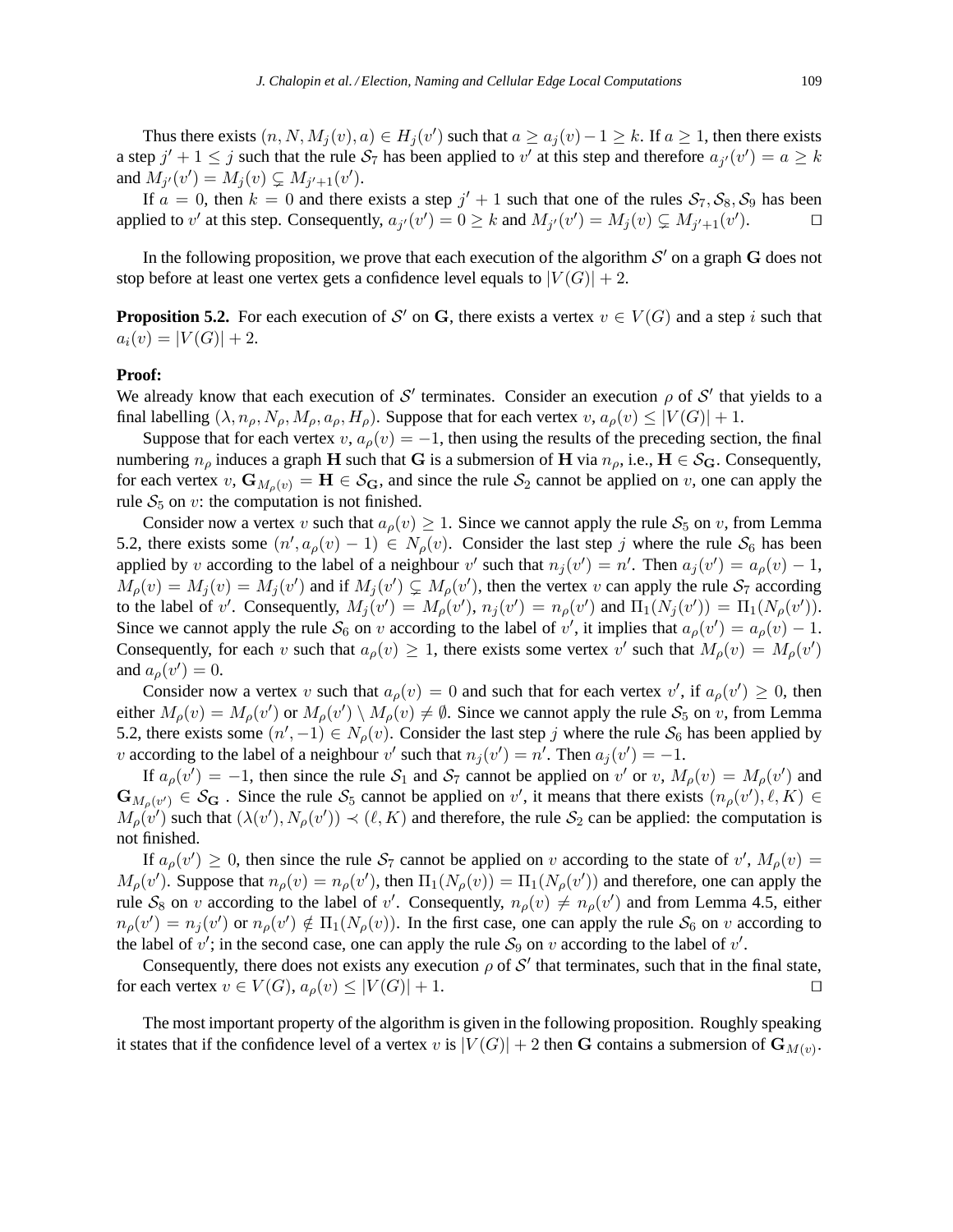**Proposition 5.3.** If there exists a vertex  $v_0 \in V(G)$  and a step  $i_0$  such that  $a_{i_0}(v_0) = |V(G)| + 2$  then G contains a submersion H of  $G_{M_{i_0}(v_0)}$  and for every step  $i \geq i_0$  and for every vertex  $v \in V(H)$ ,  $M_i(v) = M_{i_0}(v_0)$ . Moreover, there exists a step  $i_1 \geq i_0$  such that the label *elected* appears on one vertex  $v \in V(H)$ .

#### **Proof:**

Consider a vertex  $v_0 \in V(G)$  and a step  $i_0$  such that  $a_{i_0}(v_0) = |V(G)| + 2$ ; we will consider  $M_0 =$  $M_{i_0}(v_0)$ . We will define recursively a sequence of sets of vertices  $(V_j)_{j\in\mathbb{N}}$  and we will need a partial function i over  $V(G)$  defined as follows: given a vertex  $v \in V(G)$ , if there exists a step  $j \leq i_0$  such that  $M_i(v) = M_0$ , then  $i(v) = \max\{j \leq i_0 \mid M_i(v) = M_0\}$ , otherwise  $i(v)$  is not defined.

Let  $V_0 = \{v_0\}$  and  $V_{k+1} = V_k \cup \{w \mid \exists v \in N_G(w) \cap V_k; a_{i(w)}(w) \ge a_{i(v)}(v) - 1\}.$ 

Let  $\mathbf{H} = (H, \nu)$  be the subgraph of G defined by  $V(H) = \bigcup$  $\bigcup_{j\in\mathbb{N}}V_j = V_{|V(G)|}$  and  $E(H) =$ 

 $\{ \{v, v'\} \in E(G) \mid v, v' \in V(H); \exists (n_{i(v)}(v), a) \in N_{i(v')}(v'); a_{i(v)}(v) \ge a \}.$  We define the labelling of **H** as follows: for every  $v \in V(H)$ ,  $\nu(v) = \lambda(v)$ . Let  $\gamma$  the homomorphism from **H** onto  $\mathbf{G}_{M_0}$  defined by  $\gamma(v) = n_{i(v)}(v)$ .

For each vertex  $v \in V_p \setminus V_{p-1}$ , there exists a simple path of length p from v to  $v_0$ . Therefore, for each vertex  $v \in V(H)$  such that  $a_{i(v)}(v) = |V(G)| + 2 - p$ , there exists a simple path from v to  $v_0$  of length greater or equal to p, since such a vertex belongs to  $V_k \setminus V_{k-1}$  with  $k \geq p$ . Moreover, for every  $v \in V(H)$ ,  $a_{i(v)}(v) \geq |V(G)| + 2 - |V(H)| \geq 2$ .

Consider a vertex  $v \in V(H)$  such that  $a_{i(v)}(v) \geq 1$ . If  $(n, a) \in N_{i(v)}(v)$  then it means that  $a \ge a_{i(v)}(v) - 1 \ge 0$  and therefore the rule  $S_6$  has been applied at a step  $j \le i(v)$  between v and one of its neighbours w such that  $n_j(w) = n$ ,  $M_j(w) = M_{i(v)}(v) = M_0$  and  $a_j(w) = a$ . Consequently,  $i(w)$  is defined and  $a_{i(w)}(w) \ge a_j(w) = a \ge a_{i(v)}(v) - 1$ . Therefore,  $w \in V(H)$  and the homomorphism  $\gamma$  is locally surjective for every vertex  $v \in V(H)$  such that  $a_{i(v)}(v) \geq 1$ . Since for every vertex  $v \in V(H)$ ,  $a_{i(v)}(v) \geq 1$ , the graph **H** is a submersion of  $\mathbf{G}_{M_0}$ .

Suppose that there exists a vertex  $v \in V(H)$  and a step j such that  $M_j(v) = M_0 \subsetneq M_{j+1}(v)$ . Consider a vertex  $v_1 \in V(H)$  and a step  $j_1$  such that  $M_{j_1}(v_1) = M_0 \subsetneq M_{j_1+1}(v_1)$  and for all  $v \in V(H)$ , there exists  $j \ge j_1$  such that  $M_j(v) = M_0(v)$ .

Since  $a_{j_1}(v_1) \geq |V(G)| + 2 - |V(H)|$ , we can apply Lemma 5.3 to find a sequence of vertices  $(v_1, \ldots, v_k)$  and a decreasing sequence of steps  $(j_1, \ldots, j_k)$  such that  $k = |V(G)| - |V(H)| + 1$  and for every  $1 \le p \le k$ ,  $M_{j_p}(v_p) = M_0 \subsetneq M_{j_p+1}(v_p)$  and  $a_{j_p}(v_p) \ge k+1-p$ . From the definition of  $v_1$  we know that for every  $p \ge 2$ ,  $v_p \notin V(H)$ . Thus, since  $k = |V(G)| - |V(H)| + 1$ , there exists  $p > q$  such that  $v_p = v_q$ . But it implies that  $M_0 = M_{j_p}(v_p) \subsetneq M_{j_p+1}(v_p) \subseteq M_{j_q}(v_q) = M_0$ , which is impossible. Then, for every step  $i \ge i_0$  for every vertex  $v \in V(H)$ ,  $M_i(v) = M_0$ .

We will now show that the rule  $S_{10}$  can be applied on a vertex  $v \in V(H)$  at a step  $i_1 \geq i_0$ . Clearly, if for each  $v \in V(H)$ ,  $a(v) = |V(G)| + 2$ , then there exists one vertex  $v \in V(H)$  such that  $n(v) =$  $\max\{n \in C_{\mathbf{G}_M}(\mathbf{G})\}$  and we can apply the rule  $S_{10}$  on this vertex.

Suppose now that for each step  $i > i_0$ , there exists some  $v \in V(H)$  such that  $a(v) < |V(G)| + 2$ . Since the execution of S' terminates on G, we will now consider the final labelling  $(\lambda, n_\rho, N_\rho, M_\rho, a_\rho, a_\rho)$  $H_{\rho}$ ). In the final configuration,  $M_{\rho}(v_0) = M_{i_0}(v_0)$ , and  $a_{\rho}(v_0) = a_{i_0}(v_0) = |V(G)| + 2$ . We can therefore redefine the graph H as before by considering the final computation step instead of  $i_0$ .

Consider now a vertex  $v \in V(H)$  such that for each vertex  $v' \in V(H)$ ,  $a_{\rho}(v) \le a_{\rho}(v')$ . Since the rule  $S_5$  cannot be applied on v, it implies that there exists some  $(n, a_\rho(v) - 1) \in N_\rho(v)$ . Consider the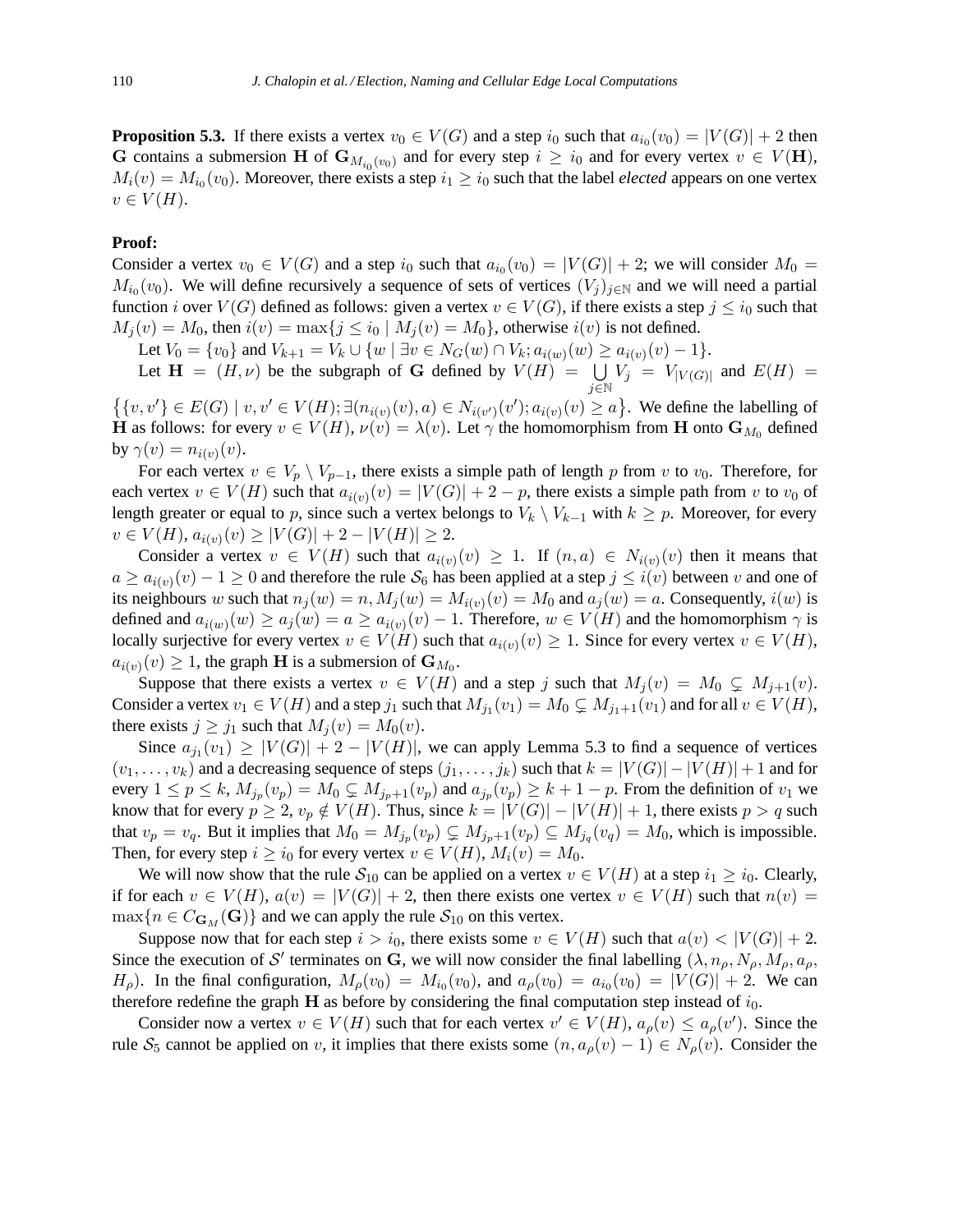last step j such that the rule  $S_6$  has been applied between v and a vertex v' such that  $n_j(v') = n$ . As explained before,  $v' \in V(H)$  and  $\{v, v'\} \in E(H)$ . Consequently,  $a_j(v') = a_{\rho}(v) - 1$  and  $M_{\rho}(v) =$  $M_j(v) = M_j(v') = M_\rho(v')$ . Therefore  $n_\rho(v') = n_j(v')$  and  $a_\rho(v') \ge a_\rho(v) > a_\rho(v) - 1$ . The rule  $S_6$ can then be applied by v according to the label of  $v'$ : the computation is not terminated.

This implies that there exists a step  $i_1 > i_0$  such that one can apply the rule  $S_{10}$  on some vertex and this vertex gets the label *elected*.

⊓⊔

From Proposition 5.3, if a vertex  $v_0$  has a level of confidence greater than  $|V(G)| + 2$  at a step  $i_0$ , there exists a subgraph H of G that is a submersion of  $G_{M_{i_0}(v_0)} \in S_G$  such that for every  $v \in V(H)$ and for every step  $i > i_0$ ,  $\mathbf{G}_{M_i(v)} = \mathbf{G}_{M_{i_0}(v_0)}$  and  $a_i(v) \ge 1$ .

We know that there do not exist two disjoint subgraphs  $G_1$  and  $G_2$  of G such that  $G_1$  (resp.  $G_2$ ) is a submersion of a graph  $H_1 \in S_G$  (resp.  $H_2 \in S_G$ ). And so we can choose to elect one candidate in H, which is possible as  $C_H(G) \neq \emptyset$ : there will be at most one vertex that will take the label *elected* by the rule  $S_{10}$  and therefore the algorithm S is an election algorithm for G.

Consequently, for each graph G that satisfies the necessary conditions of Proposition 5.1 there exists an algorithm that solves the election problem over G:

**Theorem 5.1.** There exists an election algorithm over a given graph G using cellular edge local computations if and only if the following conditions are satisfied:

- 1. for every  $\mathbf{H} \in \mathcal{S}_{\mathbf{G}}, C_{\mathbf{H}}(\mathbf{G}) \neq \emptyset$ ,
- 2. there do not exist two disjoint subgraphs  $G_1$  and  $G_2$  of G such that  $G_1$  (resp.  $G_2$ ) is a submersion of a graph  $H_1 \in S_G$  (resp.  $H_2 \in S_G$ ).

# **6. Examples**

If we assume that each vertex of a graph G has a unique identifier then G is a submersion-minimal and the knowledge of its size allows the election.

### **6.1. Trees, Grids and Complete graphs**

Consider a graph G with at least three vertices that can be coloured with two colours. Such a colouring yields a submersion of G onto the graph  $K_2$  with two vertices and one edge between them. Such a submersion is non trivial if  $G$  has at least three vertices and therefore there does not exist a naming algorithm using cellular edge local computations for G.

Moreover, if  $\varphi_1: G \to K_2$  is a submersion (colouring) of G then exchanging the two colours we get another submersion  $\varphi_2$  and if G has at least three vertices then for each vertex  $k \in V(K_2)$  at least one of the sets  $\varphi_i^{-1}(k)$ ,  $i = 1, 2$ , has cardinality  $\geq 2$ . Thus, the election problem cannot be solved with cellular edge local computations for graphs with at least three vertices that admit a 2-coloring.

In particular, in our model, we cannot solve either naming or election for trees or grids that have at least three vertices, as they can be coloured with only two colors.

But complete graphs, since they are submersion-minimal, admit both naming and election algorithms in our model.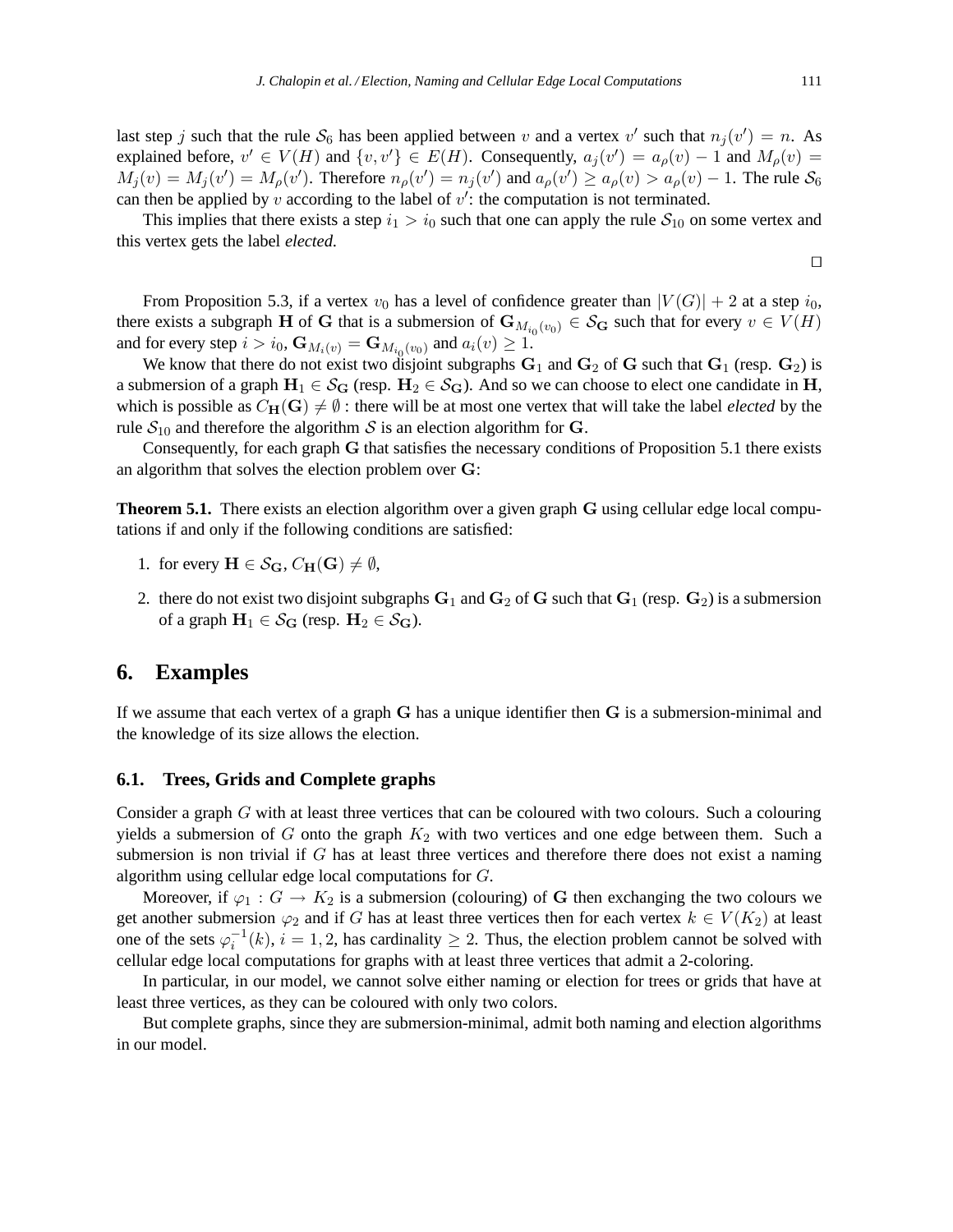## **6.2. Rings with a Prime Size**

It is well known that it is impossible to solve the naming and the election problems on a ring in the asynchronous message passing model [18]. And consequently to solve these problems on rings, we need synchronization. Unfortunately, even in the powerful model of Mazurkiewicz, we cannot solve these problems if the size of the ring is not a prime number (except for the ring with four vertices). In the following we will show that in our model, even if it is much more weaker than Mazurkiewicz's model, we can still solve both problems for the rings of prime size.

First note the following fact:

**Proposition 6.1.** An unlabelled ring of size  $p$  is submersion-minimal if and only if  $p$  is prime.

#### **Proof:**

Consider a ring  $R_p$  of size p:  $V(R_p) = \{0, 1, \ldots, p-1\}$ ,  $E(R_p) = \{(i, i+1 \mod p) | 0 \le i < p\}$ .

If u divides p then the mapping  $\varphi(i) = i \mod u$  is obviously a submersion from  $R_p$  onto the ring  $R_u$  of size u. To be more precise, for the particular case of  $u = 2$ ,  $R_2$  will denote here the graph with two vertices  $0, 1$  and an edge  $\{0, 1\}$  rather than a ring.

On the other hand, suppose now that  $\varphi : R \to H$  is a non trivial submersion. Since the image of any vertex of degree 2 under a submersion has either degree 1 or 2 the graph H is either a ring or a chain  $C_l$  $(C_l$  has l vertices  $V(C_l) = \{c_0, \ldots, c_{l-1}\}\$  and  $l-1$  edges  $E(C_l) = \{(c_i, c_{i+1}) \mid 0 \le i < l-1\}\)$ . In the first case the size of H divides the size of  $R_p$  and the corresponding submersion is essentially the one described already in the first part of the proof. In the second case  $\varphi$  maps one vertex, say v, of  $R_p$  into  $c_0$  and next the two vertices at the distance i from v are mapped to  $c_i$ ,  $1 \le i < p/2$ . At the distance  $p/2$ from v there can be only one vertex in  $R_p$  that is mapped to  $c_{l-1}$ . Therefore in this case p is a multiple of 2.  $□$ 

Therefore, prime size rings allow both naming and election. This is a quite interesting corollary of our general conditions since our model is the weakest among graph relabelling systems, with the bare minimal synchronization power. Moreover, contrary to some other algorithms on rings, our enumeration algorithm does not need any sense of direction.

# **7. Conclusion**

In this work, we have characterized the graphs where we can solve the naming and the election problems. As for message passing systems, unique identities and the knowledge of the size of the networks enable both election and naming in our model.

The characterization of graphs that admit a naming algorithm is a nice characterization of the same kind as other results existing for different models [3, 4, 5, 15]. For all these models, one can find a particular type of locally constrained homomorphisms (here we deal with submersions) such that the graphs where we can solve the naming problem are the graphs that are minimal according to this type of locally constrained homomorphisms.

Moreover, one can note that for every submersion-minimal graph, our algorithm  $M$  terminates. If the vertices know the size of the network, then they can detect the termination of the algorithm. We have a naming algorithm (without termination detection) for the class of submersion-minimal graphs, and a naming algorithm with termination detection for the class of submersion-minimal graphs of size  $n$ .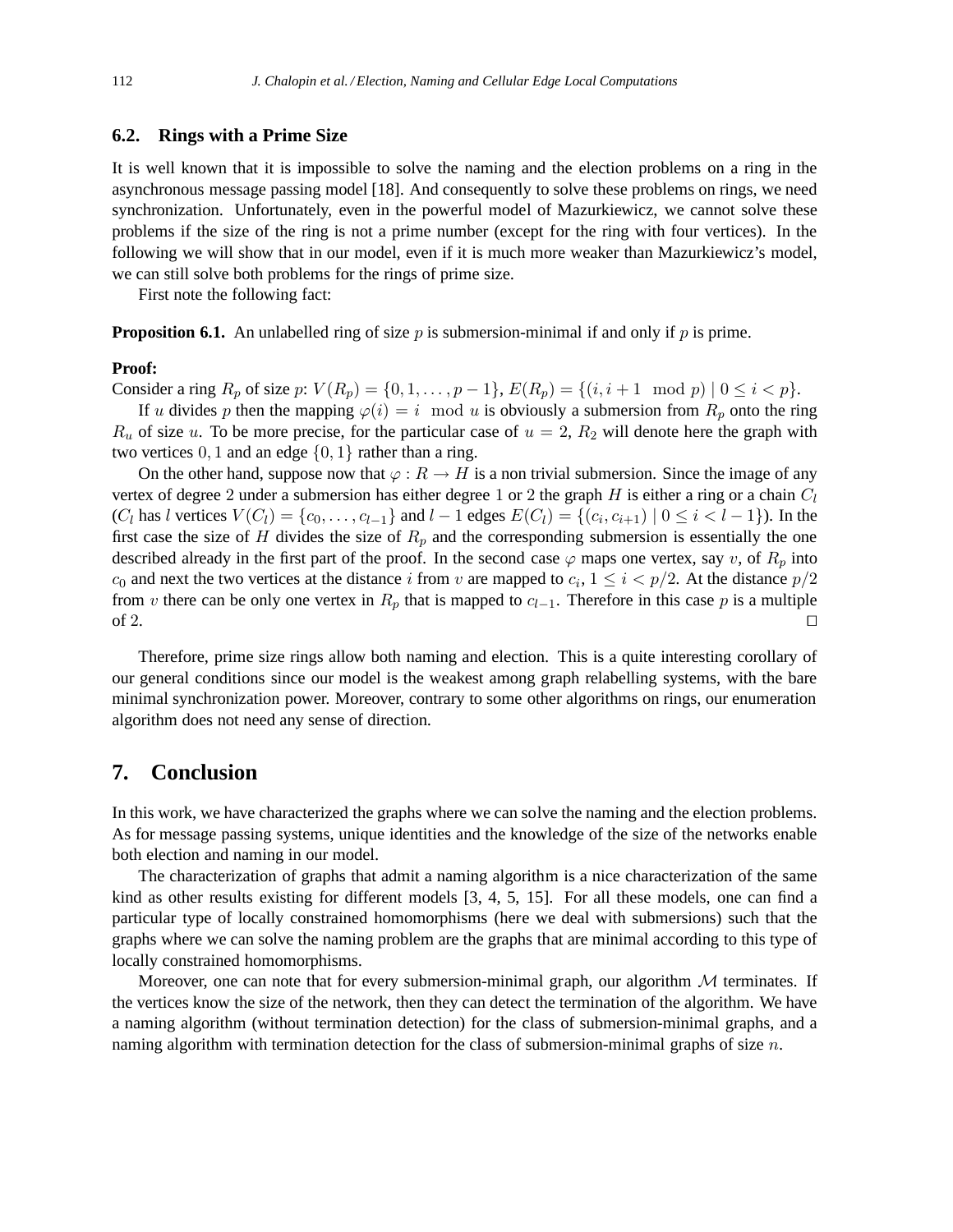The characterization of graphs that admit an election algorithm is quite involved, and one can note that the processes have to know the graph G in order to compute  $\mathcal{S}_{G}$ : for two different graphs, one need a different initial knowledge. In the model of Mazurkiewicz, there exists a characterization of classes of graph that admits an election algorithm [11, 12], an interesting problem is to find such a characterization in our model.

In Section 6, we have proved that there is no election algorithm for trees or grids with cellular edge local computations. A natural problem is to know what minimal initial knowledge enables election for these graphs. More generally, another interesting problem is to compare the power of cellular edge local computations with initial knowledge (the degree of the vertices, the size of the network, a bound on the size of the network, ...) with the different models of local computations.

# **References**

- [1] Angluin, D.: Local and global properties in networks of processors, *Proceedings of the 12th Symposium on Theory of Computing*, 1980.
- [2] Attiya, H., Welch, J.: *Distributed computing: fundamentals, simulations, and advanced topics*, McGraw-Hill, 1998.
- [3] Boldi, P., Codenotti, B., Gemmell, P., Shammah, S., Simon, J., Vigna, S.: Symmetry breaking in anonymous networks: Characterizations, *Proc. 4th Israeli Symposium on Theory of Computing and Systems*, IEEE Press, 1996.
- [4] Chalopin, J.: Election and local computations on closed unlabelled edges (*extended abstract*), *Proc.of SOF-SEM 2005*, number 3381 in LNCS, 2005.
- [5] Chalopin, J., Métivier, Y.: Election and local computations on edges (*ext. abstract*), *Proc. of Foundations of Software Science and Computation Structures, FOSSACS'04*, number 2987 in LNCS, 2004.
- [6] Chalopin, J., Métivier, Y.: A bridge between the asynchronous message passing model and local computations in graphs (*ext. abstract*), *Proc. of Mathematical Foundations of Computer Science, MFCS'05*, number 3618 in LNCS, 2005.
- [7] Chalopin, J., Métivier, Y., Zielonka, W.: Election, naming and cellular edge local computations (*ext. abstract*), *Proc. of International conference on graph transformation, ICGT'04*, number 3256 in LNCS, 2004.
- [8] Fiala, J., Paulusma, D.: A complete complexity classification of the role assignement problem, *Theoretical computer science*, to appear.
- [9] Fiala, J., Paulusma, D., Telle, J. A.: Matrix and graph orders derived from locally constrained graph homomorphisms, *Proc. of Mathematical Foundations of Computer Science, MFCS'05*, number 3618 in LNCS, 2005.
- [10] Godard, E., Métivier, Y., Muscholl, A.: Characterization of classes of graphs recognizable by local computations, *Theory of Computing Systems*, **37**(2), 2004, 249–293.
- [11] Godard, E., Métivier, Y., Tel, G.: Election, termination and graph cartography, in preparation.
- [12] Godard, E., Métivier, Y.: A characterization of families of graphs in which election is possible (*ext. abstract*), *Proc. of Foundations of Software Science and Computation Structures, FOSSACS'02*, number 2303 in LNCS, Springer-Verlag, 2002.
- [13] LeLann, G.: Distributed systems: Towards a formal approach, *Information processing'77* (B. Gilchrist, Ed.), North-Holland, 1977.